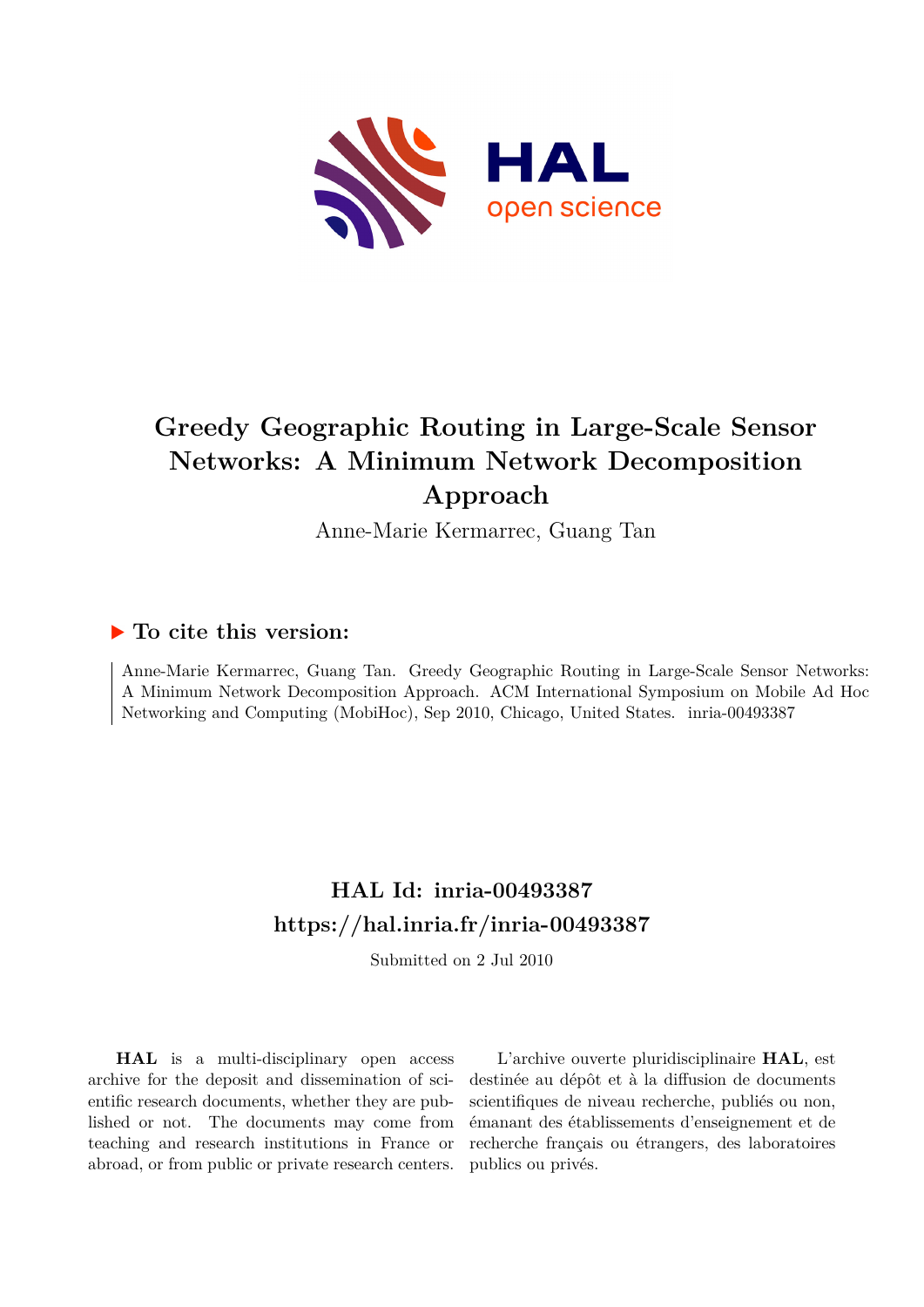## Greedy Geographic Routing in Large-Scale Sensor Networks: A Minimum Network Decomposition Approach

Anne-Marie Kermarrec and Guang Tan<sup>∗</sup>

#### **Abstract**

In geographic (or geometric) routing, messages are expected to route in a *greedy* manner: the current node always forwards a message to its neighbor node that is closest to the destination. Despite its simplicity and general efficiency, this strategy alone does not guarantee delivery due to the existence of local minima (or dead ends). Overcoming local minima requires nodes to maintain extra non-local state or to use auxiliary mechanisms. We study how to facilitate greedy forwarding by using a minimum amount of such non-local state in topologically complex networks. Specifically, we investigate the problem of decomposing a given network into a minimum number of *Greedily Routable Components* (GRC), where greedy routing is guaranteed to work. We approach it by considering an approximate version in a continuous domain, with a central concept called the *Greedily Routable Region* (GRR). A full characterization of GRR is given concerning its geometric properties and routing capability. We then develop simple approximate algorithms for the problem. These results lead to a practical routing protocol that has a routing stretch below 7 in a continuous domain, and close to 1 in several realistic network settings.

#### **1 Introduction**

Geographic routing has been shown to be a promising method for efficient point-to-point routing in largescale wireless sensor/ad hoc networks. In this method, it is assumed that every node knows its own location in the plane, and the source of a message knows the location of the destination through a location service system. The message is expected to proceed in a greedy manner – it is always forwarded to a node that is closest to the destination among the forwarder's neighbors. Such a greedy strategy, were it to succeed, can often produce a low stretch path [12]. One of the major advantages of such a method is that it is *low-state*, in that every node only needs to remember the location information of its immediate neighbors, thus fitting in the resource-constrained environment of a sensor network.

Unfortunately, greedy routing alone does not guarantee successful delivery of messages in a practical network, due to the existence of *local minima*, where a node does not have a neighbor closer than itself to the destination. This problem can be solved by face (or perimeter) routing [12] or expanding ring search [22] (i.e., incrementally scoped flooding), possibly at the cost of significantly increased stretch [13] or excessive message transmission [23]. To address these shortcomings, researchers have proposed to exploit non-local topological information, using some global data structures such as landmark Voronoi complex [8], medial axis graph [5], and visibility graph [24], to find low-stretch routes. An alternative approach is based on the idea of divide and conquer: the network is decomposed into components [8, 23, 29] where greedy routing is likely to perform well, and then a global structure is used to assist inter-component routing.

In this paper we focus on the decomposition approach. To improve on previous work which concentrates on feasibility, our goal is to design a low-stretch routing protocol that uses a minimum number of network components. This is important for every node to keep a small routing table since the number of components

<sup>∗</sup>Contact author.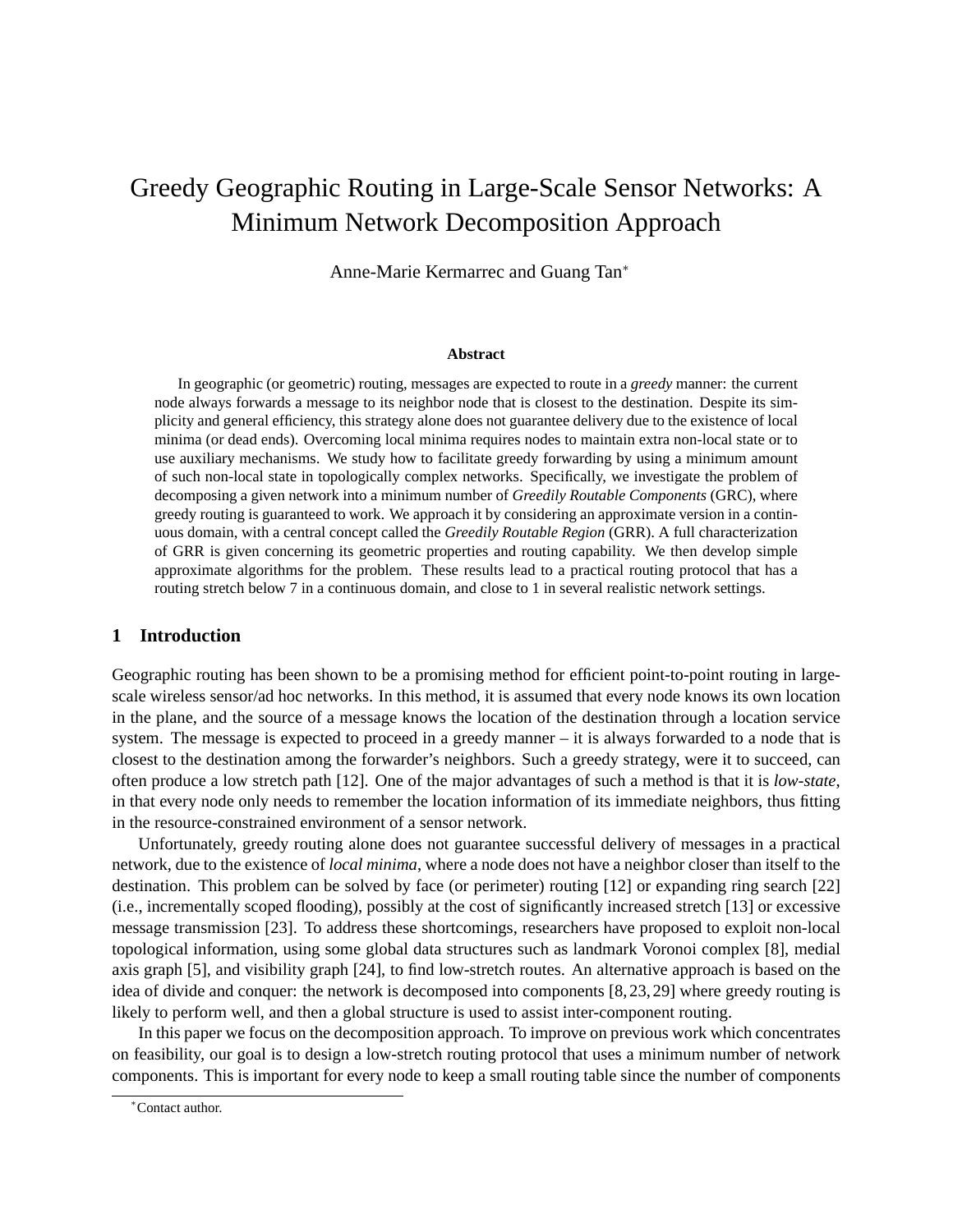

(a) Original network topology (b) Rectangles for smoothing boundaries (c) The profile polygons

Figure 1: Profile polygons for a large-scale network.

directly determines the amount of non-local state per node. We ask: *Given a network, how to decompose it into a minimum number of components such that in each component, greedy geographic routing alone guarantees delivery for every pair of nodes?*

In this paper, a network that permits every-pair purely greedy routing is called a *Greedily Routable Component* (GRC). A real-world network may contain a large number of local minimum points, thus may generate many components, rendering the solution unattractive. Our strategy is to focus on the major performance factors by considering the problem in a continuous domain. Given a network deployed on a plane, we extract the most significant geometric features (e.g., large holes) of the field, by creating *profile polygons* of the network; see Figure 1 for an example. A profile polygon is simply a smoothed boundary polygon of a network, generated at a base station using the sensor field's geometric map when it is available, or using a protocol described in [24] when the map is unavailable.<sup>1</sup> We then consider how to decompose such a polygonal area into a minimum set of *Greedily Routable Regions* (GRRs) that permit every-pair purely greedy routing on the plane.

The continuous version of the network allows us to concentrate on the field's high order geometric properties. It is exactly those features, arising from irregular terrains, task or security boundaries, etc, that dominate the performance of greedy routing [5, 8, 24]. Such features may form "traps" that mislead a message far away in a wrong direction, resulting in a big detour. Our model attempts to capture those main causes for the performance degradation. In contrast to the global features, local connectivity irregularity only has a relatively small impact on path quality. Practical sensor networks are required to maintain a certain degree of connectivity and sensing coverage [4, 26] for service dependability reasons, so the node distribution can be seen as approximately uniform in a local scope. It follows that local minima in such a scope can be overcome with simple strategies at a low cost. For example, with the widely used gridguided [5,24,27,28] or uniformly random distribution [5,12,26], a node may route out of a local minimum by searching its neighborhood in only a few hops.

We establish necessary and sufficient conditions for a polygonal area to be a GRR (Section 2). An important finding is that a single GRR may minimally contain an arbitrarily large number of convex components. This implies that, with respect to keeping low global state, the convex decomposition approach suggested in [23] can perform arbitrarily worse than the GRR approach. Based on the properties revealed, we further prove that greedy routing in a GRR has a stretch lower than 3.

We next show that the minimum GRR decomposition problem is NP-hard, which motivates us to design a simple, albeit sub-optimal, algorithm (Section 3). Graph embedding techniques are also considered as an optimization (Section 4). The algorithm is used to design a practical routing protocol (Section 5) that has a stretch below 7 in a continuous domain, and close to 1 in several realistic experimental settings (Section 6).

<sup>&</sup>lt;sup>1</sup>The protocol, working on a planarized network, identifies *big faces* whose sizes are greater than a threshold value, and then determines a profile polygon for each of them.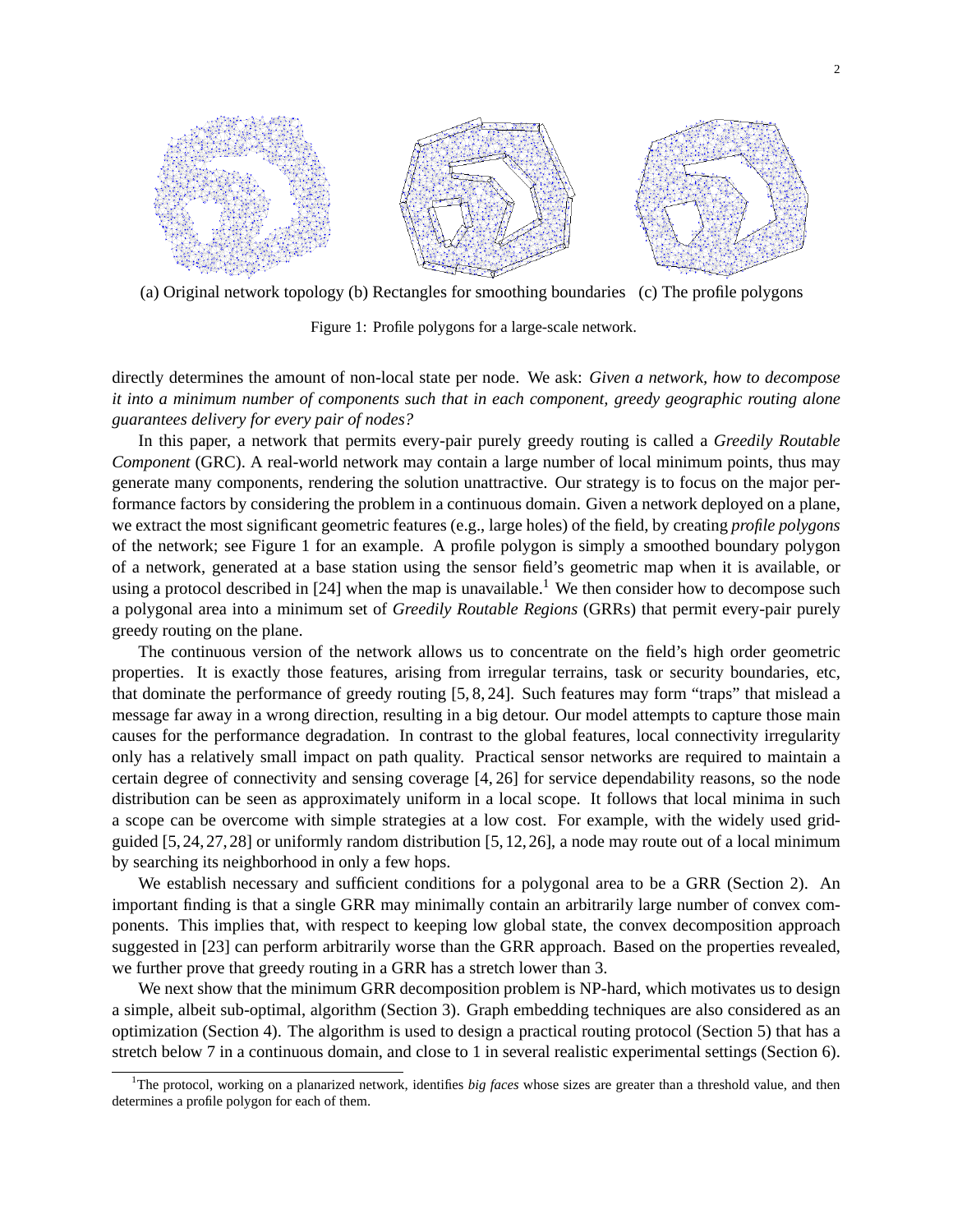

Figure 2: Conflict Relationship.  $e_1$  and  $e_2$  conflict with each other;  $e_3$  conflicts with  $e_4$  but  $e_4$  does not conflict with e3.

We give a brief review of related work in Section 7, before we conclude the paper in Section 8.

#### **2 The minimum GRR decomposition problem (Min-GRR)**

In this section we establish notation and precisely define the problems. A *polygonal environment* P is a set of points on the plane enclosed by a set of boundaries  $P_0, P_1, \ldots, P_k$ , where  $P_0$  is the *outer boundary* and  $P_{i>0}$  are boundaries of *holes* of P. Each boundary  $P_i$  is a simple polygon (whose non-adjacent edges do not intersect) and consists of an ordered set of polygonal vertices, which defines a set of edges.  $\overline{P}$  is called P's *external region*. For a polygonal vertex u, its host polygon is denoted  $P(u)$ . The *inner angle* of u, denoted  $\angle u$ , is defined as u's polygonal angle that spans across its neighborhood in P. u is called a *notch vertex* if  $\ell u > \pi$ . The number of notch vertices of P is denoted  $n(\mathcal{P})$ . The number of boundary polygons of P is denoted  $b(\mathcal{P})$ .

A simple polygonal area C is a component of P if  $C \subset \mathcal{P}$ . A set of components  $\{C_i\}$  is a *decomposition* of a polygonal environment P if their union is P and all  $C_i$  are interior disjoint. Let |pq| denote the Euclidean distance between two points p and q. A path between two points s and t is also called an st-path. Let  $D_q(s, t)$ denote the Euclidean length of an st-path produced by a greedy routing algorithm, and  $D_{\min}(s, t)$  denote the *geodesic* distance (shortest path distance) between s and t inside  $P$ .

In a given polygonal environment  $P$ , a *routing hop* corresponds to a non-degenerate straight line segment that lies entirely in  $\mathcal{P}$ . Loosely speaking, successful greedy routing requires that starting from an arbitrary point s in  $\mathcal{P}$ , the algorithm can always make a routing hop that brings the current point closer to the destination. More formally, we have the following definition.

**Definition 1. Greedily Routable Region (GRR)***. Let* s *and* t *be two arbitrary and distinct points in a* polygonal environment P. If  $s$  can always make a routing hop within P to some point  $s'$  such that  $|s't| < |st|$ , *then* P *is a* Greedily Routable Region*.*

A *GRR decomposition* of P is a decomposition  $D(P)$  in which all components are GRRs. Our aim is to decompose  $P$  into a minimum set of GRRs. To characterize a GRR, we need the following definition.

**Definition 2. Conflict Relationship**. Let  $e_1$  and  $e_2$  be two edges of a polygonal environment P. Define a perpendicular outward ray *(POR)* of  $e_1$  to be a ray such that (1) it starts from a non-end point on  $e_1$ , (2) it *is perpendicular to*  $e_1$ *, and* (3) it crosses the external region of  $P$ *. If there exists a POR of*  $e_1$  *that intersects with*  $e_2$ *, then*  $e_1$  *is said to* conflict with  $e_2$ *.* 

Two edges are said to be *in conflict* if one of them conflicts with the other. Figures 2 provides several examples of conflict relationship. Note that conflict relationship is not necessarily symmetric; that is,  $e_1$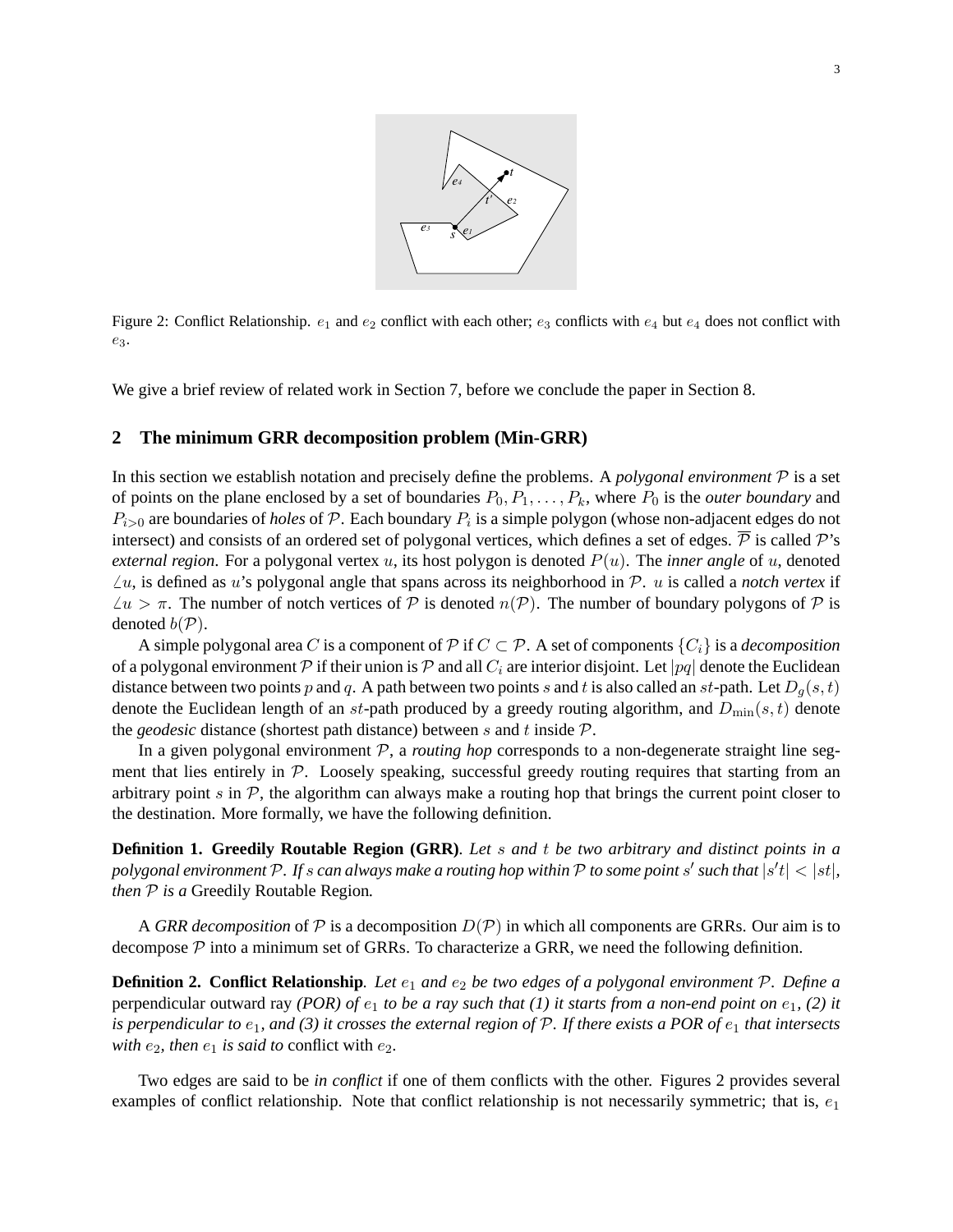

Figure 3: Examples of GRRs and non-GRRs.



Figure 4: A GRR need not be a convex polygon.

conflicting with  $e_2$  does not imply  $e_2$  conflicting with  $e_1$ . The condition for a polygonal environment to be a GRR is as follows.

#### **Theorem 1.** *A polygonal environment is a GRR if and only if it has no two conflicting edges.*

*Proof.* Assume a polygonal environment  $\mathcal P$  as shown in Figure 2. If  $\mathcal P$  contains two conflicting edges, say  $e_1$  and  $e_2$ , then there must exist a POR from some point s on  $e_1$  that intersects with  $e_2$  at point t'. Clearly, s cannot make a hop within  $P$  that takes itself closer to  $t'$ , so  $P$  is not a GRR.

If  $P$  is not a GRR, then there exists some point s that cannot make a routing hop to another point t. s must be on some boundary polygon, say in the position shown in Figures 2, then st must be perpendicular to  $e_1$  and across the external region of P, otherwise there exists a point in s's neighborhood within P that is closer to t. This means that st is a POR of  $e_1$ , so  $e_1$  conflicts with  $e_2$ .  $\Box$ 

Figure 3 provides several examples of GRRs and non-GRRs. From Theorem 1 and Figure 3, it is easy to see that a GRR cannot contain holes, that is, it must be a simple polygon. It is important to note the difference between GRRs and convex polygons: while a convex polygon is obviously a GRR, a GRR does not need to be convex. In fact, a GRR can minimally contain an arbitrary number of convex components, since its inner angle can be greater than  $\pi$ ; see Figure 4 for an example.

The performance of a routing algorithm is often measured by *stretch*. The stretch of an st-path is the ratio of the path length to  $D_{\min}(s, t)$ . A routing algorithm's stretch is defined as the worst-case stretch for all possible source-destination pairs.

#### **Theorem 2.** *A greedy routing algorithm in a GRR has a stretch smaller than* 3*.*

*Proof.* Consider a source-destination pair s and t in a GRR. It is known [2] that the shortest st-path is a polygonal chain between  $s$  and  $t$  and whose inner vertices are the polygonal vertices of the GRR; see Figure 5(a) for an illustration. First, we claim that a greedy  $st$ -path must pass through all the vertices of this polygonal chain. To see this, suppose that the greedy path begins at a polygonal vertex  $u$  on this chain (initially  $u = s$ ). The greedy routing strategy will produce a path in the direction  $u \rightarrow t$ , until the path hits the GRR boundary at some point  $u_1$ , then the path will proceed along the boundary of GRR until reaching a GRR vertex  $u_2$ , and then resumes the straight line move toward t, and so on. The angle  $\angle uu_1u_2$  must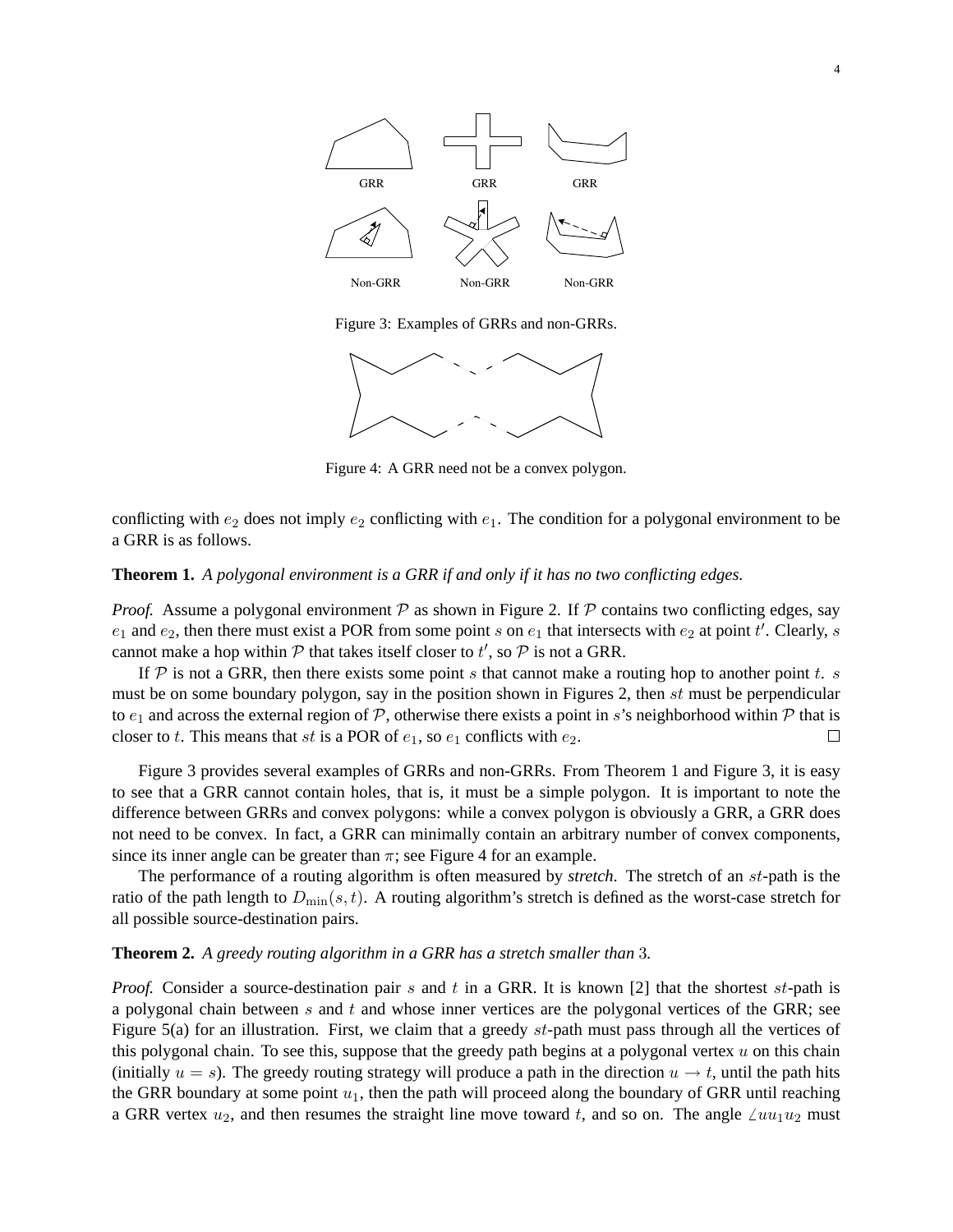

Figure 5: In a GRR, greedy routing between s and t has a stretch below 3.

be greater than  $\pi/2$ , since otherwise we would be able to find a perpendicular outward ray from  $u_1$  that intersects with the shortest  $vt$  path, which implies that this ray will intersect with some boundary edge of the GRR, violating the conditions for a GRR (Theorem 1). Thus the greedy  $uv$ -path must be entirely within the triangular area *uvt*. The behavior of greedy routing itself implies that the greedy *uv*-path must reach  $v$ .

Now take a closer look at the greedy  $uv$ -path as shown in Figure 5(b). This path consists of a series of line segments  $uu_1, u_1u_2, \ldots, u_kv$  that step progressively closer to the destination point t, as illustrated by the series of co-centric circles. Beside the greedy  $uv$ -path shown in bold lines, an artificial path is shown in a dashed (red) polygonal chain, which is at least as long as the greedy  $uv$ -path. It is possible to verify that the length of this artificial path is less than  $|uu'| + |uv'| = |uu'| + |u'v|$ . Since  $\angle vu'u = \angle v'uu' > \angle vuu'$ , we have  $|u'v| < |uv|$ , which gives  $|uu'| + |u'v| < 2|u'v| + |uv| < 3|uv|$ . It follows that the length of the greedy uv-path,  $D_g(u, v)$ , is less than  $3|uv|$ . Combining all the greedy paths between s and t, we can conclude that  $D_g(s, t) < 3D_{\min}(s, t)$ . This proves the theorem.  $\Box$ 

Next we establish Min-GRR's NP-hardness by reduction from a modified Planar 3SAT (P-3SAT) problem [14].

#### **Theorem 3.** *The Min-GRR problem is NP-hard.*

*Proof.* We use a modified Planar 3SAT (P-3SAT) problem [14] to show Min-GRR's hardness. The proof is inspired by [18, 21], and is provided in Appendix A.  $\Box$ 

#### **3 GRR-Decomp: A Simple GRR Decomposition Algorithm**

In this section we describe a simple GRR decomposition algorithm, referred to as *GRR-Decomp*.

GRR-Decomp is a centralized algorithm and is meant to be run on a control point such as a base station. Though it is centralized, this solution is simple and suffices for most application scenarios we can envision. Notice in many of the real-world environments, the network's high order topological features (e.g., big holes) often well reflect the structure of the environment (e.g., physical boundaries and obstacles) and so will be few. It is those features that the algorithm needs to deal with, thus the running time is determined only by the complexity of those features, while is independent of the number of network nodes. For example, in a campus or factory environment, GRR-Decomp's running time will largely depend on the number and layout of buildings, which is often small, although the number of deployed sensors could be many. Moreover, the environmental structures usually remain relatively stable, so topological changes do not happen frequently at a large scale. This means that the centralized planning only needs to be done sparingly in order to adapt to possible dynamics due to, for example, depletion of energy or external damages. (Throughout the paper we assume a static sensor network.)

The algorithm begins with the assumption that the profile polygons (see Figure 1) of a network have already been determined and reported to the base station. The polygonal environment is denoted  $\mathcal P$  and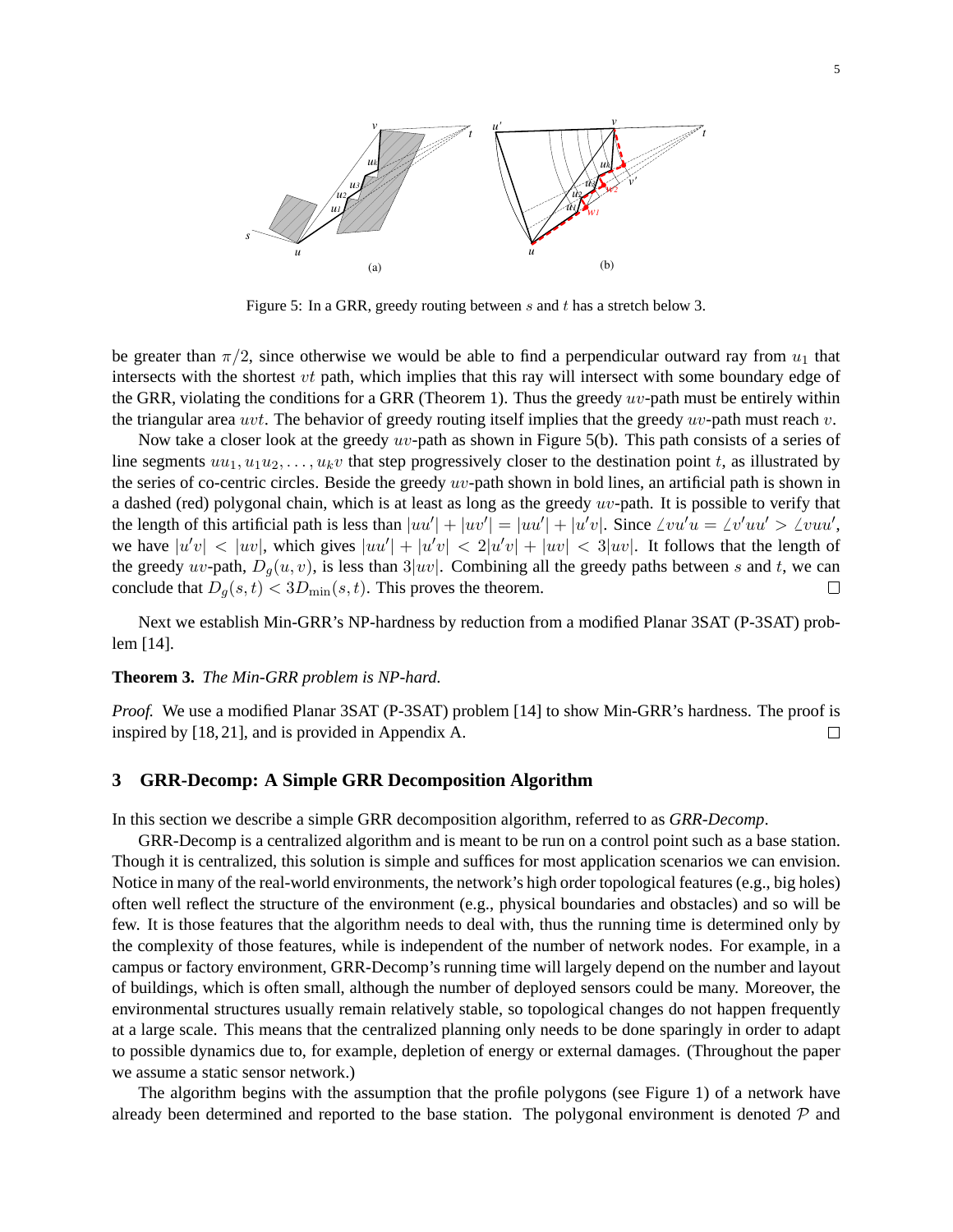

Figure 6: Illustration of GRR decomposition. (a,b) a bisector splitting the current polygonal environment; (c,d) a bisector modifying the current polygonal environment.

| Algorithm 1: Conflict-Resolve $(\mathcal{P})$                                                                 |
|---------------------------------------------------------------------------------------------------------------|
| <b>input</b> : A polygonal environment $P$                                                                    |
| <b>output:</b> A decomposition of $P$ , $\{C_i\}$ , such that every $C_i$ is a GRR.                           |
| 1 while $P$ contains a non-GRR polygon $P_i$ do                                                               |
| Let $p$ be a vertex of $P_i$ that has maximum inner angle;<br>2                                               |
| Draw a bisector of p's inner angle, yielding one or two new polygonal environments $\{\mathcal{P}_i\}$ ;<br>3 |
| foreach $P \in \{P_i\}$ do Conflict-Resolve(P);<br>$\overline{\mathbf{4}}$                                    |
| 5 end                                                                                                         |
| 6 if $P$ is a GRR then                                                                                        |
| return $P$ as a final component $C$ ;<br>$\overline{7}$                                                       |
| 8 end                                                                                                         |

has  $n(\mathcal{P})$  notch points. Provided that every node is associated with a location (which is often an inherent requirement of sensing), it is not difficult to identify the boundaries of holes, which make it possible to create a coarse-grained approximate polygon for each of them. There have been numerous solutions proposed in the literature for nodes to discover their locations, and we do not pursue this issue here.

GRR-Decomp recursively divides current polygonal environment into smaller environments (components) until no final environment contains conflicting edges. The process is similar to the convex decomposition in [17]. More specifically, for current polygonal environment  $P$ , if there exists a polygon  $P_i$  (either the outer polygon or a hole) that contains two conflicting edges, then the algorithm resolves the conflict as follows. The algorithm finds the "most concave" point  $u$  on  $P_i$  that has the maximum inner angle, and draw a bisector of that angle. The bisector will intersect with some other polygon, say  $P_i$ , of  $P$ . Assume that the first intersection point is v. If u and v belong to the same polygon  $P_i$  (Figure 6(a,b)), then the bisector in effect splits  $P$  into two new polygonal environments  $P_1$  and  $P_2$ , and the algorithm will be further performed on  $\mathcal{P}_1$  and  $\mathcal{P}_2$  separately. If u and v do not belong to the same polygon (Figure 6(c,d)), then the line  $\overline{uv}$ will join  $P_i$  and  $P_j$  to form a new polygon  $P_{ij}$ , and P will be modified accordingly to P'. The algorithm will then be performed on  $\mathcal{P}'$ . Note that the newly created polygon  $P_{ij}$  is no longer a simply polygon, but could be regarded as one by thinking of the new edge  $\overline{uv}$  as two different edges  $\overline{uv}$  and  $\overline{v'u'}$  – this treatment does not affect the algorithm's correctness. For example, in Figure 6(c), the newly created  $\mathcal{P}'$  will have a sequence of vertices  $u, v, 1, 2, \ldots, 5, v', u', 6, 7$ . This recursive process will continue until the current polygonal environment is a GRR, at which point it returns. The algorithm is presented in Algorithm 1.

As an optional optimization, the algorithm can merge neighboring GRRs generated by Algorithm 1,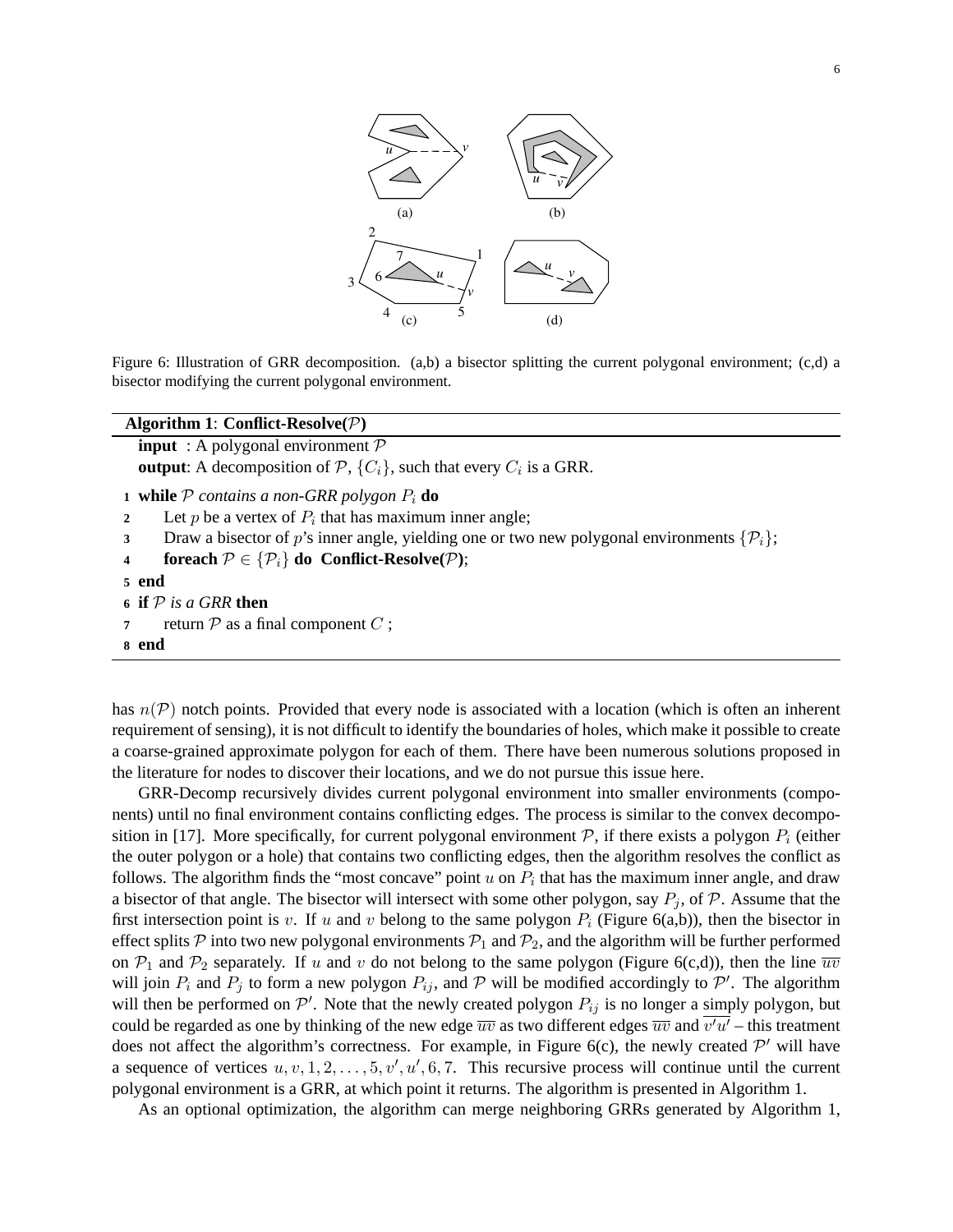

Figure 7: Network embedding under GSpring. The nodes are deployed in a non-GRR region (a) and then undergo the GSpring relaxation until reaching an equilibrium. The networks in (b) and (c) have different graph properties: (b) has 541 nodes with average node degree 9.8, and when embedded has a GRR profile polygon, while (c) has 591 nodes with average node degree 4.1, whose profile polygon after embedding is non-GRR.

provided that the combined region is a GRR. Clearly the total number of GRRs generated by Conflict-Resolve(P) is no greater than the number of notch points  $n(P)$ , therefore the merging phase needs at most  $n^2(\mathcal{P})$  rounds to finish.

#### **4 Optimization with Graph Embedding**

In this section we use graph embedding techniques to further reduce the number of greedily routable components. Graph embedding techniques have been used to assign *virtual coordinates* to nodes in a sensor network in order to enable geographic routing in the absence of physical location information [22], or to improve the performance of greedy routing [3, 15]. We will use an adapted version of the GSpring algorithm, originally proposed in [15], for our problem. This algorithm is an iterative virtual coordinate assignment scheme that simulates the sensor network as a spring mass system, and uses a relaxation algorithm to incrementally increase the convexity of network topology. In its implementation, the algorithm calculates for each node a *region of ownership*, which may cover *conflict* nodes that can attract traffic into local minima when taken as destinations. A node can then "push" those conflict nodes away following several force laws.

Figure 7 demonstrates how GSpring works on a network. Figure 7(a) shows a V-shaped non-GRR sensor field. We create a network in this field by placing sensor nodes according to a certain distribution. Figures 7(b) and 7(c) show the outputs of GSpring for two different node distributions. It can be seen that GSpring can possibly transform a network in a non-GRR region into one with a GRR profile polygon, the outcome depending on node distribution and average node degree. This indicates that under certain conditions, GSpring may reduce the number of components on the basis of GRR-Decomp.

We propose a simple algorithm, termed *EGRR-Decomp*, that produces a set of regions, termed *EGRRs*, by exploiting the embedding ability of a network based on the GRR-Decomp algorithm. Given an output of GRR-Decomp, we perform a further merging routine, termed *Embeddable GRR merging*, which is the same as the merging routine in GRR-Decomp except the condition for two components to be merged. In this merging stage, when checking whether two combined GRRs make a new GRR, the algorithm first fills the combined region with sensor nodes in the same distribution as that of the original network, and then apply a centralized GSpring algorithm, which will produce an embedded graph. Whether the profile polygon of this embedded graph is a GRR then determines whether the two GRRs should be merged.

Since the whole merging process is not meant to find an optimal solution, we simply set a constant number (e.g., 400 in our experiments) of iterative rounds for GSpring. This way the GSpring relaxation can be completed quickly.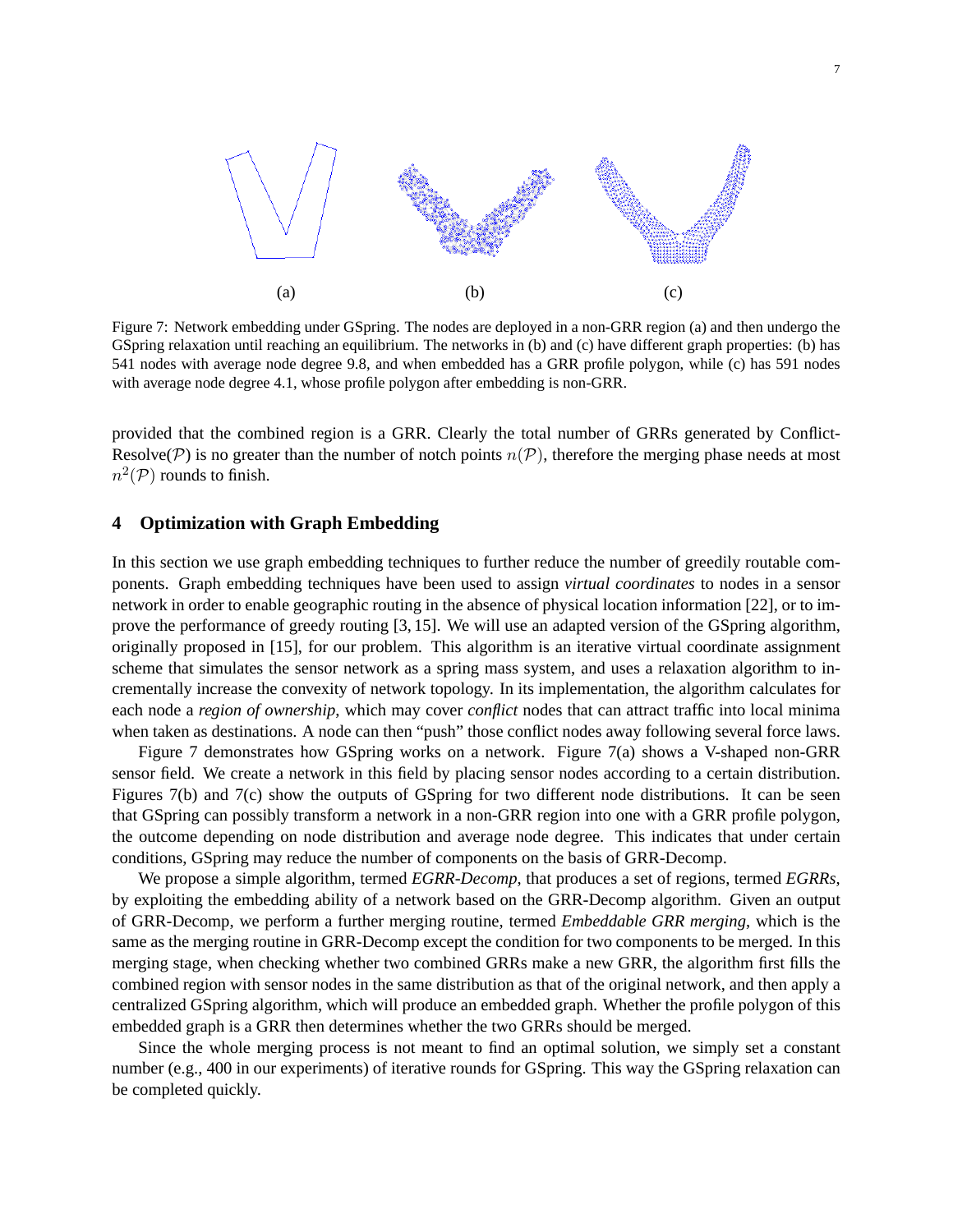|    | <b>input</b> : current node $u$ , detination $v$ , and packet P          |
|----|--------------------------------------------------------------------------|
|    | 1 if $C(v) \neq C(u)$ then                                               |
| 2  | Send $P$ to the next node on the shortest $vu$ -path;                    |
|    | 3 else                                                                   |
| 4  | <b>if</b> v is a neighbor of u <b>then</b>                               |
| 5  | Terminate the algorithm;                                                 |
| 6  | else                                                                     |
| 7  | Find the node $u'$ that is closest to $v$ among $u'$ s neighbors;        |
| 8  | if $ u'v  <  uv $ then                                                   |
| 9  | Send P to $u'$ ;                                                         |
| 10 | else                                                                     |
| 11 | Perform expanding ring search to find a node w such that $ wv  <  uv $ ; |
| 12 | Deliver $P$ to $w$ ;                                                     |
| 13 | end                                                                      |
| 14 | end                                                                      |
|    | 15 end                                                                   |
|    |                                                                          |

#### **5 The Decomposition-based Routing Protocol (DRP)**

**Algorithm 2**: **DRP forwarding algorithm.**

In this section we design a decomposition-based routing protocol (DRP) based on previous algorithms, and present an analysis of its stretch in a continuous domain.

#### **5.1 The DRP protocol**

After running GRR- or EGRR-Decomp, the generated (E)GRR regions, each represented by a sequence of locations and associated with a unique identifier, are broadcasted to the whole network. Every node then learns which region it falls in. A node that does not fall in any region chooses to join a nearest region in terms of Euclidean distance. All the nodes with the same region ID form a component of the network.

During the flooding, a node within a component  $C$  also compares with its neighbors within  $C$  the distance to C's polygon boundary; if it is the closest one to the boundary, then it marks itself as a *boundary node* of C. The boundary nodes of a component C will be instructed to perform a *joint flooding* operation, which helps every node outside  $C$  to establish a shortest path to  $C$ . After the component assigning process finishes, the base station does a second round flooding to the network by which it specifies a time  $t_C$  for each component C, requiring all C's boundary nodes to start a global flooding simultaneously at the time t. The flooded message carries only the ID of  $C$ , and only nodes outside  $C$  forward it. The consequence of this procedure is that every node u outside C will be able to receive the flooded message via a shortest path from  $C$ . The node u then records the ID of its parent in the shortest path to each of its external components. Note that the boundary nodes may not be perfectly synchronized in time. The impact of time difference can be reduced by increasing the forwarding latency in the flooding, making the multiple floods approximately simultaneous from the receiver's perspective – we only need approximately shortest paths here.

With component IDs assigned and shortest paths to components established, the routing can be done easily. Suppose the source node u in component  $C(u)$  wants to route to a destination node v in component  $C(v)$ . If  $C(v) = C(u)$ , then an intra-component routing procedure is performed: starting from u, the packet is greedily forwarded to  $v$ , the expanding ring subroutine [22] being invoked when local minima occur. If  $C(v) \neq C(u)$ , then the packet first follows the shortest path to  $C(v)$ , until reaching the first node in  $C(v)$ ,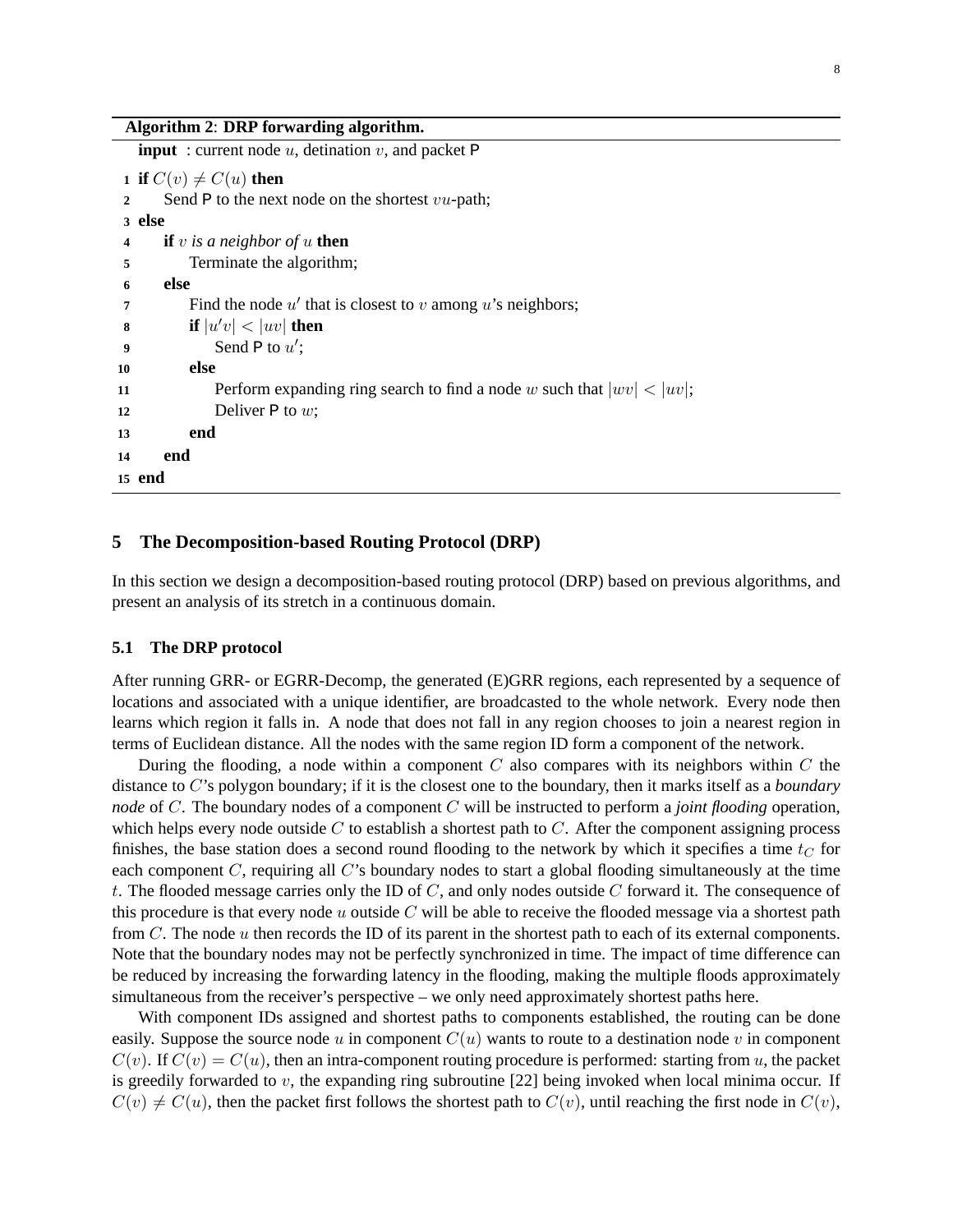

Figure 8: GRR-based DRP has a stretch smaller than 7 in a continuous domain.

at which point it begins intra-component routing. The algorithm is given in Algorithm 2. Note that the expanding ring search is described as an atom operation for clarity.

Depending on whether the components are generated by the GRR-Decomp or EGRR-Decomp algorithms, the DRP protocol is referred to as *GRR-based* or *EGRR-based* DRP, respectively. In the latter case, intra-component routing in C should be performed on the virtual coordinates instead of on real coordinates. The requires an execution of the GSpring protocol [15] after the components assignment is finished.

DRP requires each node to remember  $O(n(\mathcal{P}))$  state information, in addition to the state of its local neighborhood.

#### **5.2 Stretch of GRR-based DRP in a continuous domain**

Because of the low stretch greedy routing within individual GRRs and the shortest paths between a GRR and its external points, the routing stretch of GRR-based DRP can be bounded by a constant.

**Theorem 4.** *GRR-based DRP has a stretch smaller than 7 in a continuous domain.*

*Proof.* Assume two source and destination nodes s and t. If  $C(s) = C(t)$ , then the stretch is smaller than 3 following Theorem 2. If  $C(s) \neq C(t)$ , then assume that the shortest path from s to  $C(t)$  joins  $C(t)$  at the point  $v \in C(t)$ ; see Figure 8. Since the route first goes to v along the shortest path between s and  $C(t)$  and then to t greedily, we have  $D_{DRP}(s,t) = D_{min}(s,v) + D_{DRP}(v,t) < D_{min}(s,v) + 3D_{min}(v,t)$ . Using the triangle inequality we get  $D_{\min}(v, t) < D_{\min}(s, v) + D_{\min}(s, t)$ . Therefore,  $D_{DRP}(s, t) < 4D_{\min}(s, v) +$  $3D_{\min}(s,t)$  <  $7D_{\min}(s,t)$ , which proves the theorem.

#### **6 Performance Evaluation**

We evaluate the performance of our approach through simulations.

#### **6.1 Stretch of DRP in discrete networks**

In this section we show how DRP performs in real networks. Figures 9(a) and (d) show two real maps, one of a residential area and the other of a park, in a city. In the first map, we simulate a network, referred to as STREETS, in which nodes are deployed on the streets. In the second map, we create a network, PARK, by placing nodes on the lawns and several road junctions (so that the network is connected). Sensor nodes are placed on a grid and then perturbed with a random shift following a normal distribution [5, 24]. Every node may have one- or two-hop neighborhood depending on experimental settings. Both uniform disk graph (UDG) and Quasi-UDG models for radio ranges have been considered. We run the GRR-Decomp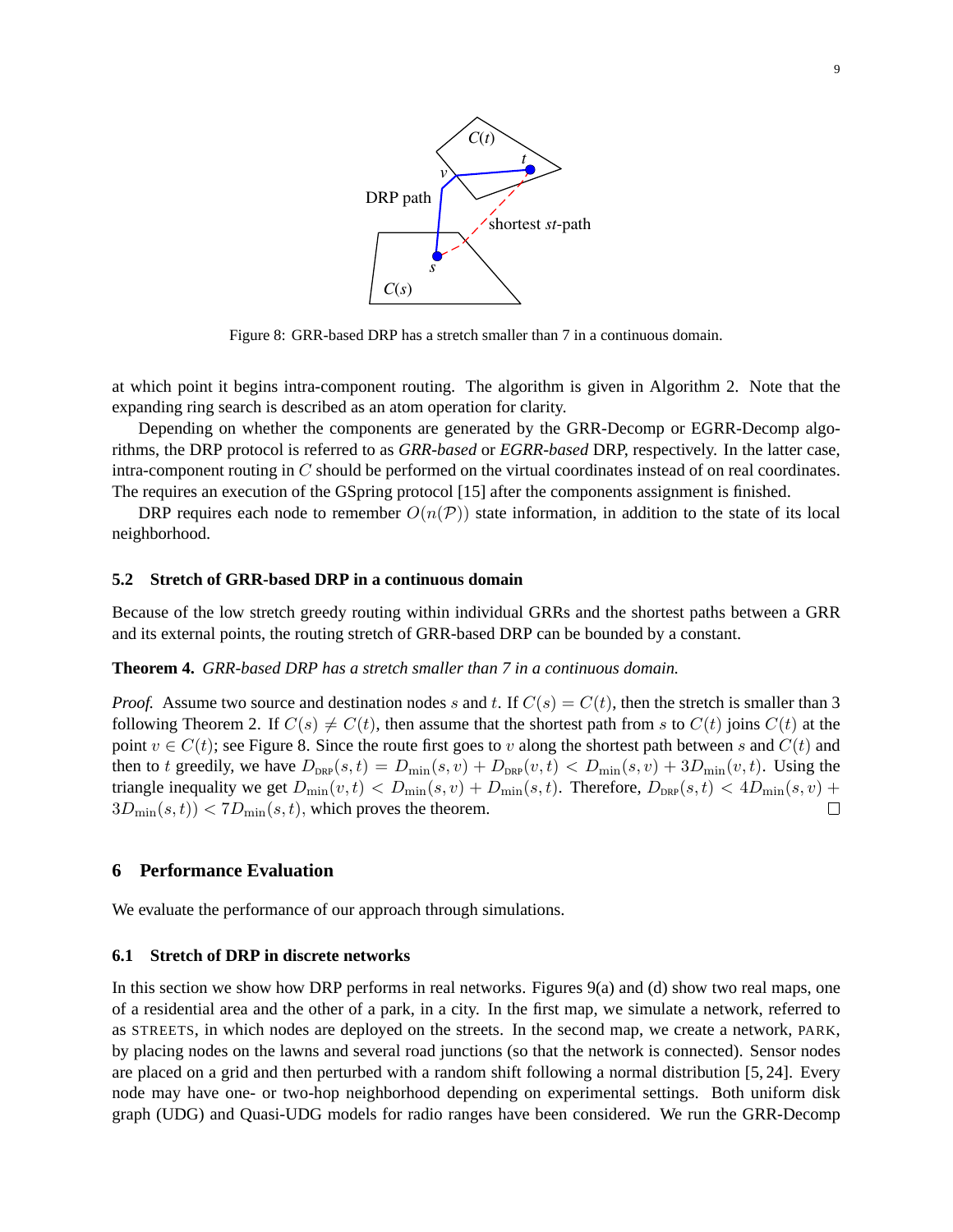

Figure 9: Two network topologies, STREETS and PARK, generated from two real maps. In STREETS, there are 5434 nodes with average node degree 9.5; in PARK, there are 6428 nodes with average node degree 9.9.

and EGRR-Decomp algorithms on both networks to generate a number of components, and then run the DRP protocol for 5,000 randomly picked source-destination pairs. For comparison purposes we have also implemented GPSR [12], a representative localized geographic routing algorithm.

Table 1 presents the greedy success rate (GSR), the proportion of routes found using solely greedy forwarding, and several statistics about *transmission stretch*. Transmission stretch is a variant of route stretch, defined as the ratio of the number of actually transmitted packets during routing between two nodes to the minimum hop count between the same end nodes. First, we can see DRP performs well in all cases, with an average stretch of 1.54 at the highest. In terms of 95th percentile stretch, the worst-case result is 3.53. In contrast, GPSR has an average stretch of 13.2 and 7.13 for STREETS and PARK, respectively, and has a GSR no higher than 20.0% for both networks. This demonstrates how global information is vital for obtaining short paths, and that DSP achieves low stretch routing by using only a small amount of such information (at most 30 table entries in the shown cases). Note that it is not claimed that DRP is superior to localized algorithms like GPSR in all respects, as it is non-local; rather, the emphasis here is that DRP can provide considerable performance gains at only a small price. When such an extra cost is not a serious concern, DRP provides a meaningful choice for low state, low stretch routing in practice.

One can also see that GRR-Decomp generates more components than EGRR-Decomp, but has better GSR and stretches, reflecting a tradeoff between the amount of state information and routing performance.

Table 2 presents the stretch of DRP for Quasi-UDG radio model with parameter  $0 \le \alpha \le 1$ . Under this model, a link exists between two nodes u and v with probability 1 when  $|uv| \leq 1 - \alpha$ , and with probability  $0 < p < 1$  when  $1 - \alpha < |uv| \leq 1 + \alpha$ ; the link does not exist when  $|uv| > 1 + \alpha$ . We vary  $\alpha$  and adjust  $p$  so that the average node degree in different networks remains nearly the same. It can be seen that DRP performs quite well under this model, indicating its robustness to different radio range models.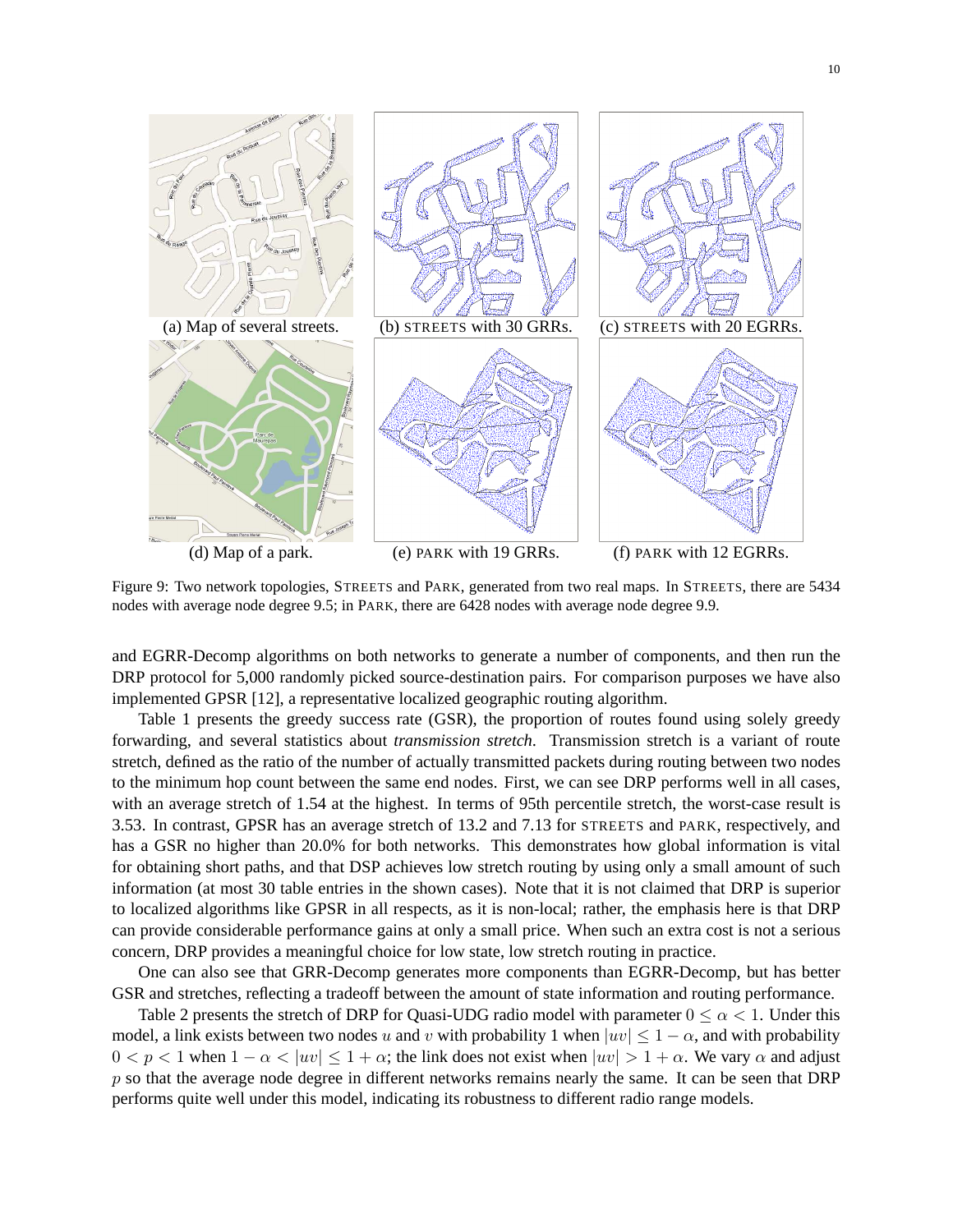| <b>STREETS</b> |          |            |              |           |            |  |  |
|----------------|----------|------------|--------------|-----------|------------|--|--|
|                |          | <b>GSR</b> | Avg. stretch | 5th prtl. | 95th prtl. |  |  |
|                | $1-hop$  | 92.8%      | 1.07         | 1.00      | 1.40       |  |  |
| <b>GRR</b>     | $2-hop$  | 98.4%      | 1.05         | 1.00      | 1.15       |  |  |
|                | $1$ -hop | 68.2%      | 1.47         | 1.00      | 2.90       |  |  |
| <b>EGRR</b>    | $2-hop$  | 98.8%      | 1.10         | 1.00      | 1.29       |  |  |
| PARK           |          |            |              |           |            |  |  |
|                |          | GSR        | Avg. stretch | 5th prtl. | 95th prtl. |  |  |
|                | $1$ -hop | 90.0%      | 1.09         | 1.00      | 1.55       |  |  |
| <b>GRR</b>     | $2-hop$  | 99.7%      | 1.04         | 1.00      | 1.17       |  |  |
|                | $1$ -hop | 69.8%      | 1.54         | 1.00      | 3.53       |  |  |
| <b>EGRR</b>    | $2-hop$  | 95.7%      | 1.26         | 1.00      | 1.50       |  |  |

Table 1: Greedy success rate (GSR) and stretch of DRP in STREETS and PARK, under the UDG radio model. Nodes maintain 1- or 2-hop neighborhoods.

| <b>STREETS</b> |                |            |              |           |            |  |  |  |
|----------------|----------------|------------|--------------|-----------|------------|--|--|--|
|                |                | <b>GSR</b> | Avg. stretch | 5th prtl. | 95th prtl. |  |  |  |
|                | $\alpha=0.1$   | 93.7%      | 1.07         | 1.00      | 1.43       |  |  |  |
| <b>GRR</b>     | $\alpha = 0.2$ | 90.7%      | 1.10         | 1.00      | 1.53       |  |  |  |
|                | $\alpha = 0.4$ | 86.0%      | 1.20         | 1.00      | 2.03       |  |  |  |
| PARK           |                |            |              |           |            |  |  |  |
|                |                | <b>GSR</b> | Avg. stretch | 5th prtl. | 95th prtl. |  |  |  |
|                | $\alpha=0.1$   | 90.1%      | 1.09         | 1.00      | 1.54       |  |  |  |
| <b>GRR</b>     | $\alpha = 0.2$ | 93.5%      | 1.09         | 1.00      | 1.35       |  |  |  |
|                | $\alpha = 0.4$ | 86.6%      | 1.28         | 1.00      | 2.28       |  |  |  |

Table 2: Greedy success rate (GSR) and stretch of DRP in STREETS and PARK, under the Quasi-UDG radio model with parameter  $\alpha$ . Every node maintains 1-hop neighborhood.

#### **6.2 Message overheads**

The main source of message overhead of our routing approach is the joint flooding operations in DRP. When nodes are roughly synchronized, the floods from all the boundary nodes of a component can be viewed as a single flood from a giant single node representing the whole component. So the average message cost per node during this process is very close to the number of components produced by (E)GRR-Decomp, which is in the order of magnitude of tens. Given the quite complex topologies of the examined networks, we believe that the message cost of our design is acceptable to many of today's application scenarios.

#### **6.3 Comparison with alternative decomposition schemes**

In addition to local neighborhood state, every node needs to maintain as many (inter-component) routing table entries as there are components in the network. We examine the state information required by DRP as compared with the convex decomposition approach in [23]. In [23], the sensor network is divided into convex partitions and a landmark node is picked in each partition; the routing is done following a similar intraand inter-partition paradigm to DRP. It is shown that such an approach substantially reduces the per-node state as compared with some previous schemes. Here we show that compared with convex decomposition, the GRR approach can provide a further significant reduction in state overheads, with little sacrifice on routing performance.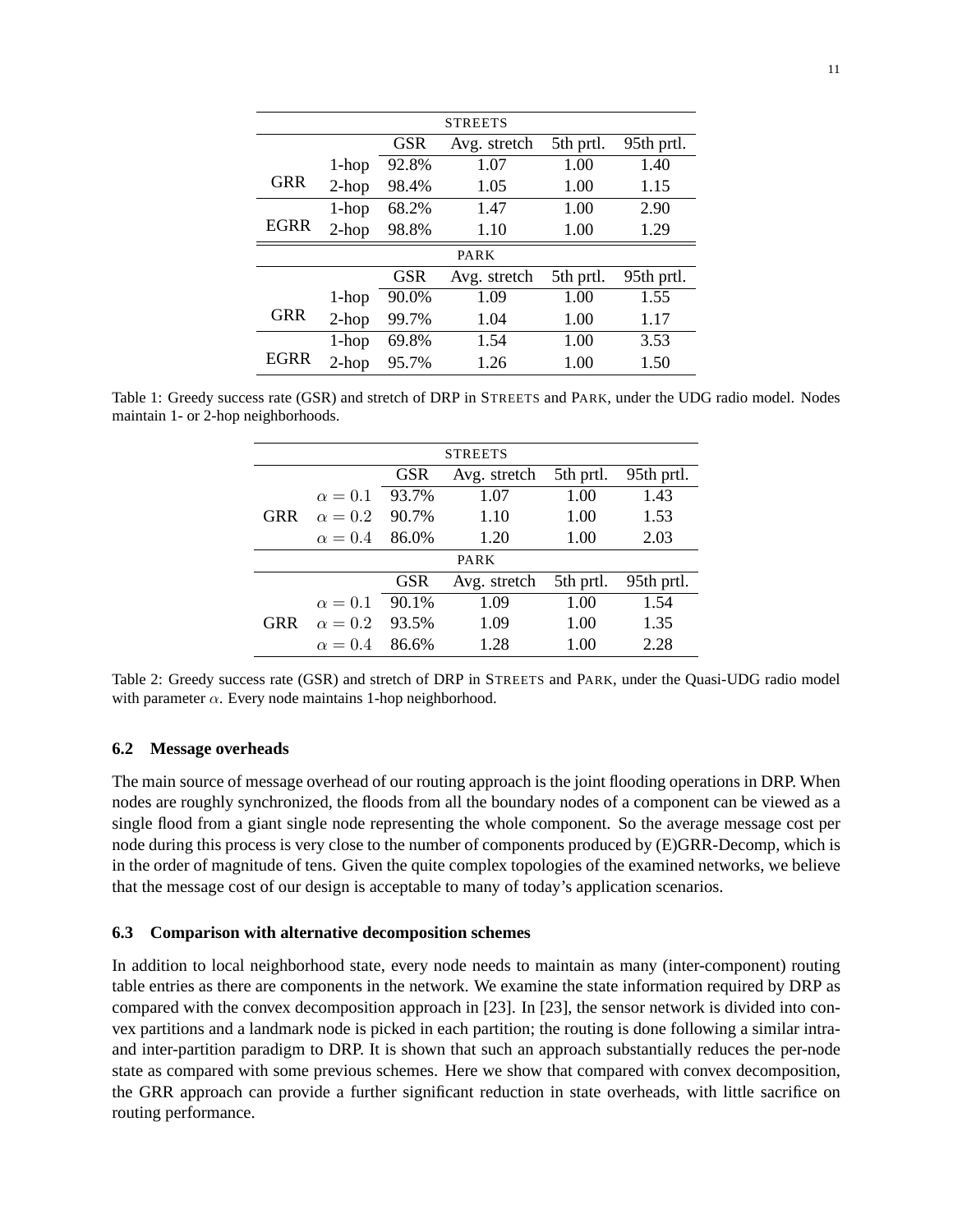

Figure 10: Benchmark geometric shapes for decomposition, FISHEYE and MAZE. The pictures show the results of GRR decomposition.



Figure 11: Number of components produced by different decomposition schemes.

The convex decomposition algorithm we use for comparison is the ACD algorithm proposed in [17] (which generates fewer components than the protocol in [23] since ACD is centralized). Figure 10 shows the number of GRR components, EGRR components, and convex components produced by ACD for four field topologies. Apart from the STREETS and PARK topologies, two additional benchmark examples are taken from [17].

The results in Figure 11 indicate that our decomposition algorithm divides the field into much fewer components than ACD does.<sup>2</sup> To see how the routing performance is affected, we also implemented DRP based on the ACD results. For example, in STREETS, the average and 95th percentile stretch are 1.04 and 1.10, respectively, with a GSR of 97.6%. In the same setting, the GRR approach has performance only 5% lower than that of ACD (see the first line of Table 1), with only a quarter of ACD's cost in terms of number of components (30 vs. 120). The same observation is made for other test cases. This suggests that our (E)GRR-based routing protocol needs much lower state to achieve comparable routing performance.

<sup>&</sup>lt;sup>2</sup>ACD generates a high number of components for the FISHEYE topology because the original topology contains many short line segments on boundary.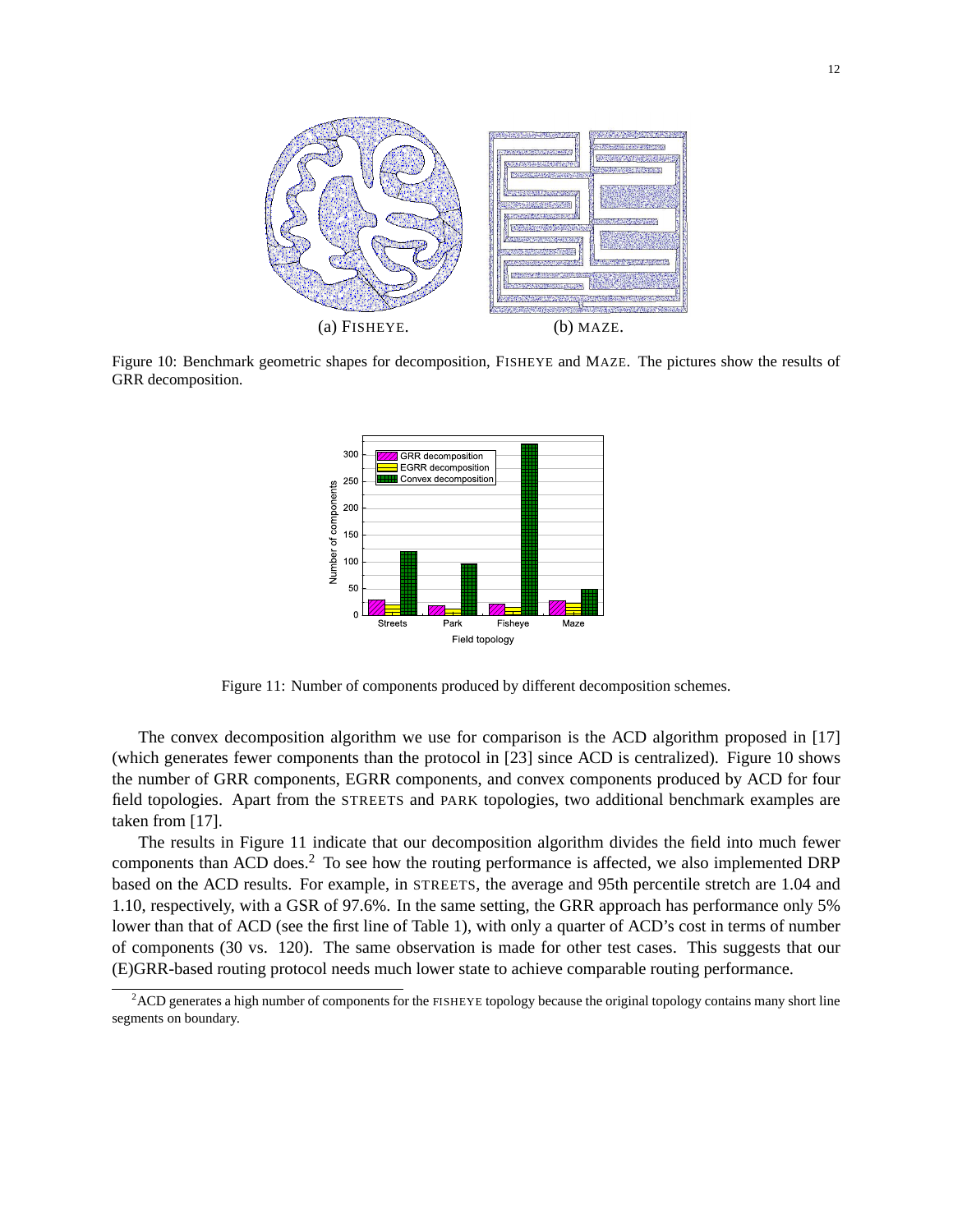#### **7 Related work**

The best known geographic routing algorithm, GPSR [12], is shown to achieve a stretch close to 1 in a regular and uniform network, but in a topologically complex network could have a stretch as high as  $\Omega(c^2)$  [13], where c is the shortest path length between a node pair under consideration. Kuhn et al. [13] improve this to  $\Omega(c)$ , which is optimal for localized algorithms. The VIGOR algorithm [24] achieves  $\Theta(1)$ stretch, with extra non-local state proportional to the complexity of large topological features of the network (e.g., number of big holes). Other representative work utilizing non-local network topological information include [5, 8]. To enable geographic routing without using physical location information, graph embedding techniques have been successfully used to assign virtual coordinates [20, 22, 25] to network nodes. It is shown that the resulting stretch is comparable with or even better than using real coordinates in some typical circumstances.

We were not the first to consider partition-based routing in sensor networks. In [8], the authors propose to divide the sensor field into tiles where local greedy routing tends to work well. The protocol involves a global preprocessing stage by which each node is provided a global map of titles. The routing is first planned using this map and then realized within each title using local neighborhood information. In [29], the network is partitioned into pieces that have nice shapes, which are considered beneficial to a number of applications including routing. Observing that the convexity of a network component allows highly efficient greedy routing, Tan et al. [23] consider partitioning a sensor network into a set of convex components. In this paper, we show that a component does not need to be convex for efficient greedy routing, thus a network can be divided into much fewer components while enjoying low-stretch greedy routing.

Small state routing tries to minimize nodes' routing table size while providing close-to-optimal route lengths. In [19], Mao et al. propose a small state and small stretch routing protocol for large wireless sensor networks. This problem is well known as *compact routing* in theoretic fields and a large body of literature can be found on it; see [11] for an overview. For a general  $n$ -node graph, there have been routing schemes with stretch  $\approx k$  that require  $\approx O(n^{1/k})$  bits per node, which are asymptotically tight up to polylogarithmic factors. Better results have been obtained on restricted classes of graphs such as low doubling dimension graphs [1], unit disk graphs [9], etc. Sharing a similar goal as previous work, our work takes a different approach with the implicit assumption is that local network connectivity exhibits a certain degree of uniformity – a common scenario found in reality. This allows us to concentrate on the significant geometric characteristics of the field, which dominate the performance of greedy routing.

Polygon decomposition has many theoretical and practical applications. A typical problem is to divide a polygon into a minimum number of convex components. While the solution of such a problem for simple polygons without holes can be found in polynomial time [6], the problem is NP-hard for polygons containing holes [18, 21].

#### **8 Conclusion**

We have studied the problem of decomposing a network into a minimum set of components where greedy geographic routing performs well. We explore its hardness and develop its solutions. We believe that the proposed algorithms provide a natural solution to networks with complex topologies when we pursue lowstate and low-stretch routing.

Regarding the fundamental nature of the minimum decomposition problem, our results reveal only part of the picture. For example, our NP-hardness result holds precisely for a polygonal environment containing holes, but it is unclear whether this remains true for more restricted non-hole cases. Currently, the definitions and techniques developed for the Min-GRR problem are limited to only 2D sensor networks, it might be interesting to consider a similar decomposition problem for 3D cases.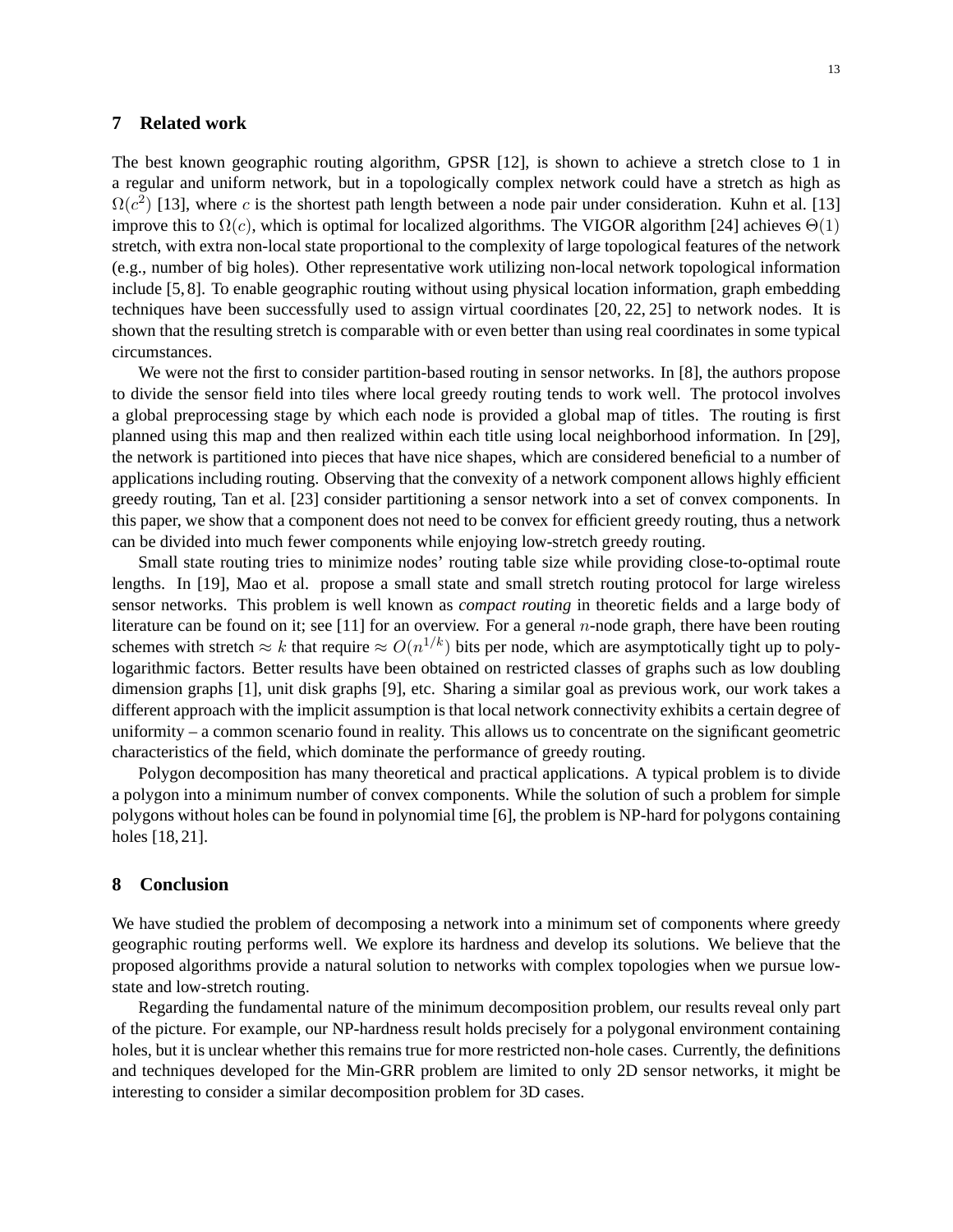#### **References**

- [1] I. Abraham, C. Gavoille, A. Goldberg, and D. Malkhi. Routing in Networks with Low Doubling Dimension. In *Proc. of ICDCS 2006*
- [2] H. Alt and E. Welzl. Visibility graphs and obstacle-avoiding shortest paths. *Zor-Zeitschrift fur Operation Research* 32:145-164, 1988.
- [3] N. Arad and Y. Shavitt. Minimizing recovery state in geographic ad-hoc routing. *Proc. of MobiHoc 2006*.
- [4] X. Bai, S. Kumary, D. Xuan, Z. Yun, and T. H. Lai. Deploying Wireless Sensors to Achieve Both Coverage and Connectivity. *Proc. of MobiHoc'06*. Italy, 2006.
- [5] J. Bruck, J. Gao, A. Jiang. MAP: Medial Axis Based Geometric Routing in Sensor Networks, *Proc. of MobiCom 2005*.
- [6] B. Chazelle and D. P. Dobkin. Decomposing a polygon into its convex parts. *Proc. ACM STOC 1979*.
- [7] S. M. Das, H, Pucha, and Y. C. Hu. Performance Comparison of Scalable Location Services for Geographic Ad Hoc Routing. In *INFOCOM 2005*.
- [8] Q. Fang, J. Gao, L. Guibas, V. de Silva, and L. Zhang. GLIDER: Gradient landmark-based distributed routing for sensor networks. *Proc. INFOCOM 2005*.
- [9] R. Flury, S. V. Pemmaraju, and R.Wattenhofer. Greedy Routing with Bounded Stretch. *Proc. INFOCOM 2009*.
- [10] R. Fonseca, S. Ratnasamy, J. Zhao, C. T. Ee, D. Culler, S. Shenker, and I. Stoica. Beacon vector routing: Scalable point-to-point routing in wireless sensornets. *Proc. of NSDI 2005*.
- [11] C. Gavoille. Routing in distributed networks: overview and open problems. *ACM SIGACT News Distributed computing column*, 32(1):36-52, 2001
- [12] B. Karp and H. T. Kung. GPSR: Greedy perimeter stateless routing for wireless networks. In *Proc. of MobiCom 2000*.
- [13] F. Kuhn, R. Wattenhofer, and A. Zollinger. An Asymptotically Optimal Geometric Mobile Ad Hoc Routing. In *Proc. of ACM DIALM-POMC Joint Workshop on Foundations of Mobile Computing*, 2002.
- [14] D. Lichtenstein. Planar Formulae and Their Uses. *SIAM Journal on Computing*, vol. 11, pp. 329-343, 1982.
- [15] B. Leong, B. Liskov, and R. Morris. Greedy virtual coordinates for geographic routing. In *ICNP 2007*.
- [16] M. Li and Y. Liu. Rendered Path: Range-Free Localization in Anisotropic Sensor Networks with Holes. In *Proc. of MobiCom 2007*.
- [17] J-M Lien and N. M. Amato. Approximate Convex Decomposition of Polygons. In *Proc. ACM Symp. Computational Geometry 2004.*
- [18] A. Lingas. The power of non-rectilinear holes. In *Proc. 9th Internat. Colloq. Automata Lang. Program* (ICALP), volume 140, LNCS 369-383. 1982.
- [19] Y. Mao, F. Wang, L. Qiu, S. S. Lam, and J. M. Smith. S4: Small state and small stretch routing protocol for large wireless sensor networks. In *Proc. of NSDI 2007*.
- [20] J. Newsome and D. Song. Gem: Graph embedding for routing and data-centric storage in sensor networks without geographic information. In *Proc. of SenSys 2003*.
- [21] J. O'Rourke and K. J. Supowit. Some NP-Hard Polygon Decomposition Problems. *IEEE Transactions on Information Theory*. 29(2), March 1983.
- [22] A. Rao, S. Ratnasamy, C. Papadimitriou, S. Shenker, and I. Stoica. Geographic routing without location information. In *MobiCom 2003*.
- [23] G. Tan, M. Bertier and A-M. Kermarrec. Convex Partition of Sensor Networks and Its Use in Virtual Coordinate Geographic Routing. *Proc. of INFOCOM 2009*.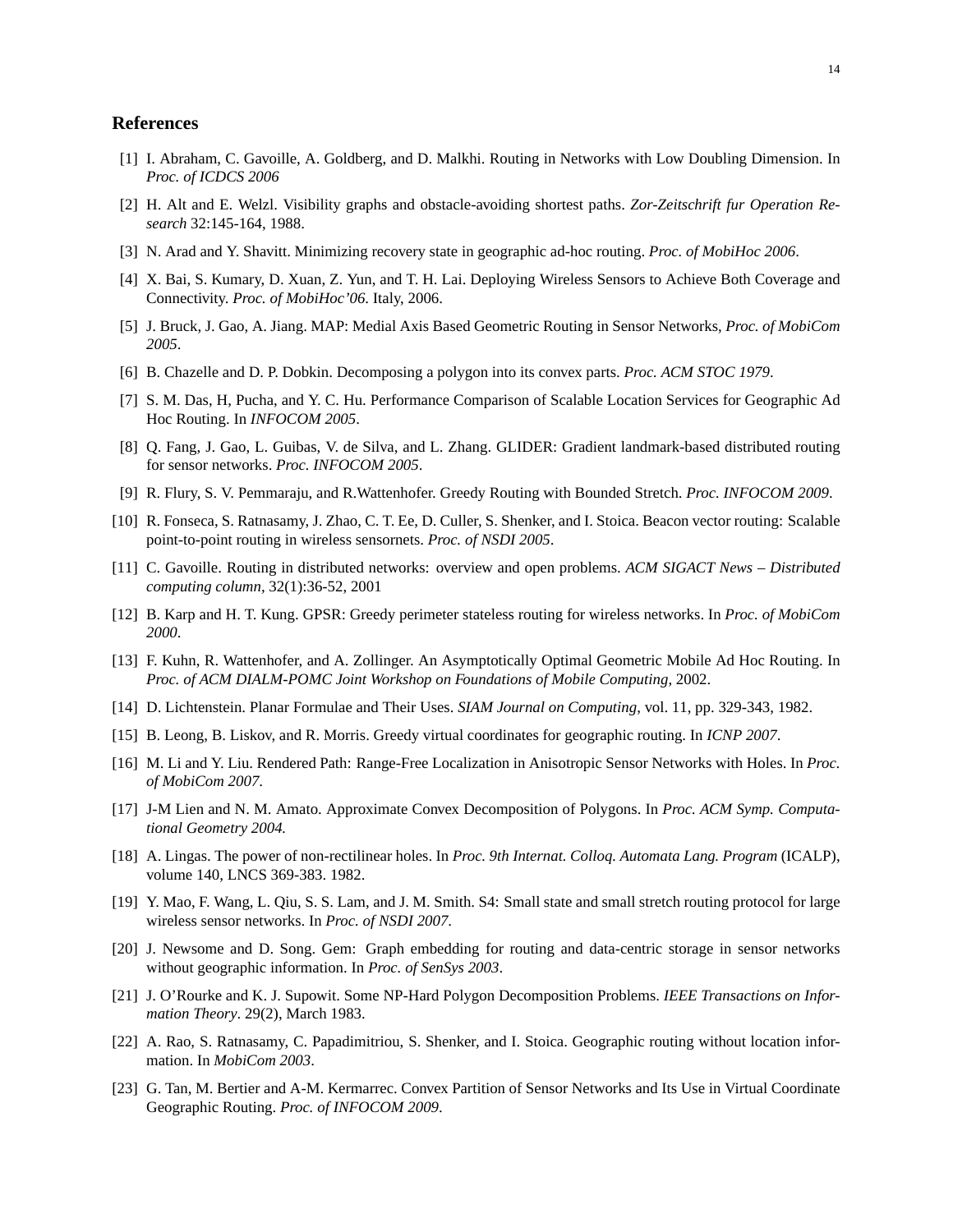- [24] G. Tan, M. Bertier and A-M. Kermarrec. Visibility-Graph-based Shortest-Path Geographic Routing in Sensor Networks. *Proc. of INFOCOM 2009*.
- [25] M. Tsai, H. Yang, and W. Huang. Axis-Based Virtual Coordinate Assignment Protocol and Delivery-Guaranteed Routing Protocol in Wireless Sensor Networks. *Proc. of INFOCOM 2008*.
- [26] X. Wang, G. Xing, Y. Zhang, C. Lu, R. Pless and C. Gill. Integrated Coverage and Connectivity Configuration in Wireless Sensor Networks. *Proc. ACM SenSys 2003*.
- [27] Y. Xu, J. Heidemann, D. Estrin. Geography informed Energy Conservation for Ad Hoc Routing. *Proc. of Mobi-Com 2001*.
- [28] J. Wu and S. Yang. SMART: A Scan-Based Movement-Assisted Sensor Deployment Method in Wireless Sensor Networks. *Proc. of INFOCOM 2005*.
- [29] X. Zhu, R. Sarkar, and J. Gao. Shape segmentation and applications in sensor networks. In *Proc. of INFOCOM 2008*.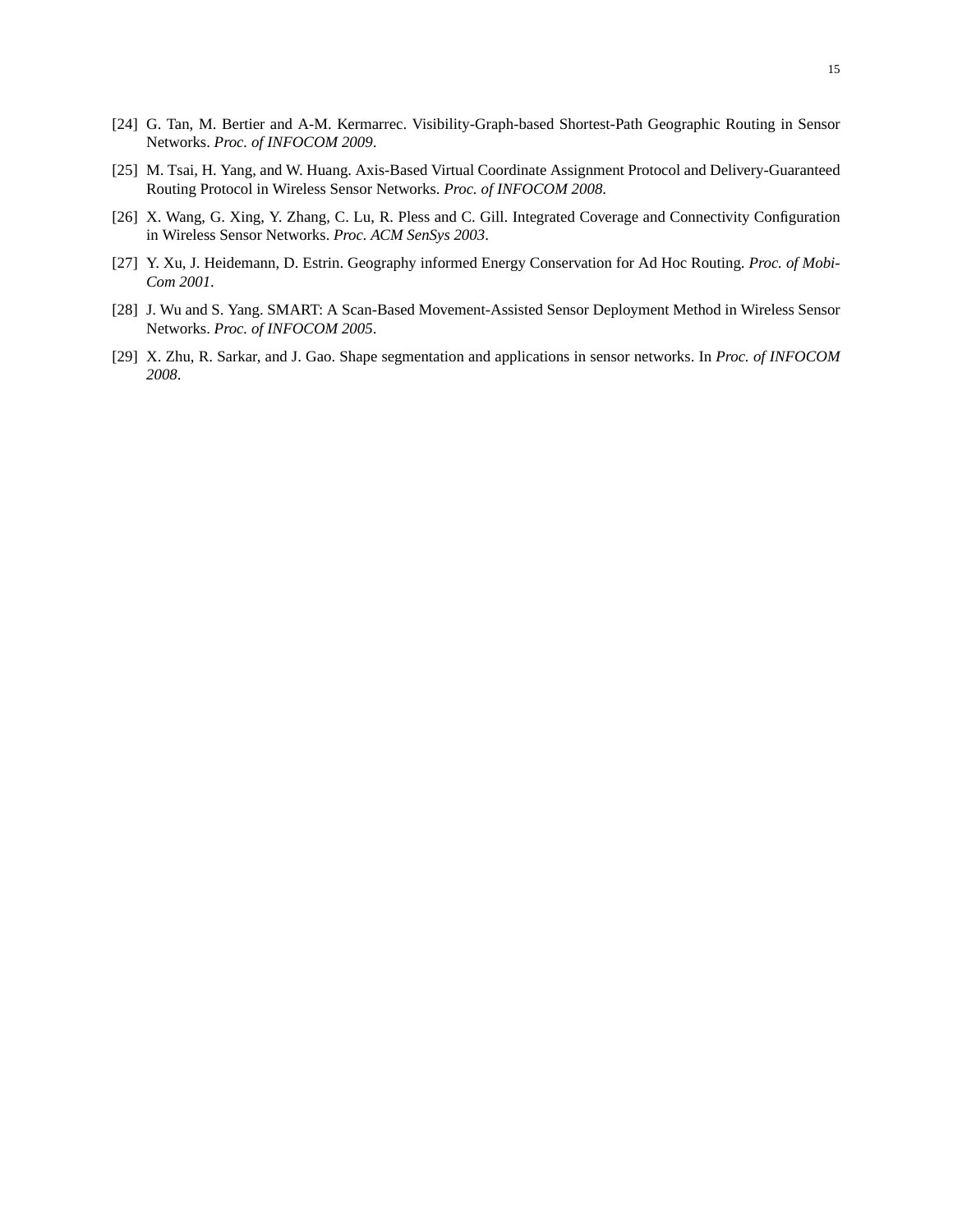

Figure 12: The graph of the P-3SAT Boolean formula  $B = \{c_1, c_2, c_3\}$ , where  $c_1 = (\overline{v_2} + v_3 + \overline{v_4})$ ,  $c_2 = (\overline{v_1} + v_2 + v_3)$ , and  $c_3 = (v_1 + v_3 + v_4)$ .



Figure 13: Basic variable loops. (a) A possible TRUE decomposition; (b) a possible FALSE decomposition.

Figure 14: Bent ⊥ blocks and bend sets.

#### **A Proof of Theorem 3**

Let B be a 3SAT Boolean formula  $B = \{c_1, c_2, \ldots, c_m\}$ , where each  $c_i(1 \leq i \leq m)$  is a disjunctive 3literal clause over the Boolean variable set  $\{v_1, v_2, \ldots, v_n\}$ . Let  $G(B)$  be the graph corresponding to B with vertex set  $\{v_1,\ldots,v_n\} \cup \{c_1,\ldots,c_m\}$ , and edge set  $E_1 \cup E_2$ , where  $E_1 = \{(v_i,c_j) : v_i \in c_j \vee \overline{v_i} \in c_j\}$ and  $E_2 = \{(v_i, v_{i+1}) : 1 \leq j < n\} \cup \{(v_n, v_1)\}\)$ . B is a P-3SAT Boolean formula if  $G(B)$  is planar. Figure 12(a) shows an example of the P-3SAT Boolean formula  $B = \{c_1, c_2, c_3\}$ . The P-3SAT problem asks: Given a P-3SAT Boolean formula B, does there exist a truth assignment for the Boolean variables such that all the clauses in  $B$  are satisfied simultaneously?

We shall use a modified version of P-3SAT, called *rectilinear P-3SAT* (RP-3SAT), for showing the hardness of the problem. In RP-3SAT, the edges are all rectilinear, and every link makes at most one turn. Moreover, the edges in  $E_2$  will not be used. We identify three types of links between variables and clauses: straight link, down-turn link, and up-turn link. Figure 12(b) shows the rectilinear version of the graph in Figure 12(a). From the NP-completeness of P-3SAT, it is possible to verify that RP-3SAT is NP-complete as well.

#### **A.1 Constructing truth-setting components**

First we describe the construction of a truth-setting component, the structure that corresponds to a Boolean variable in an RP-3SAT instance. Such a structure, termed a *variable loop*, is composed of a cycle of k connected ⊥-shaped blocks (see Figure 13), denoted by  $\bot_0, \bot_1, \ldots, \bot_{k-1}$ , in an anti-clockwise direction. Each  $\perp_i$  has a *horizontal bar* and a *vertical bar*, denoted by  $\perp_i^h$  and  $\perp_i^v$ , respectively. A bar can extend freely on its open ends when needed, and has an arbitrarily small width. A variable loop can also be represented by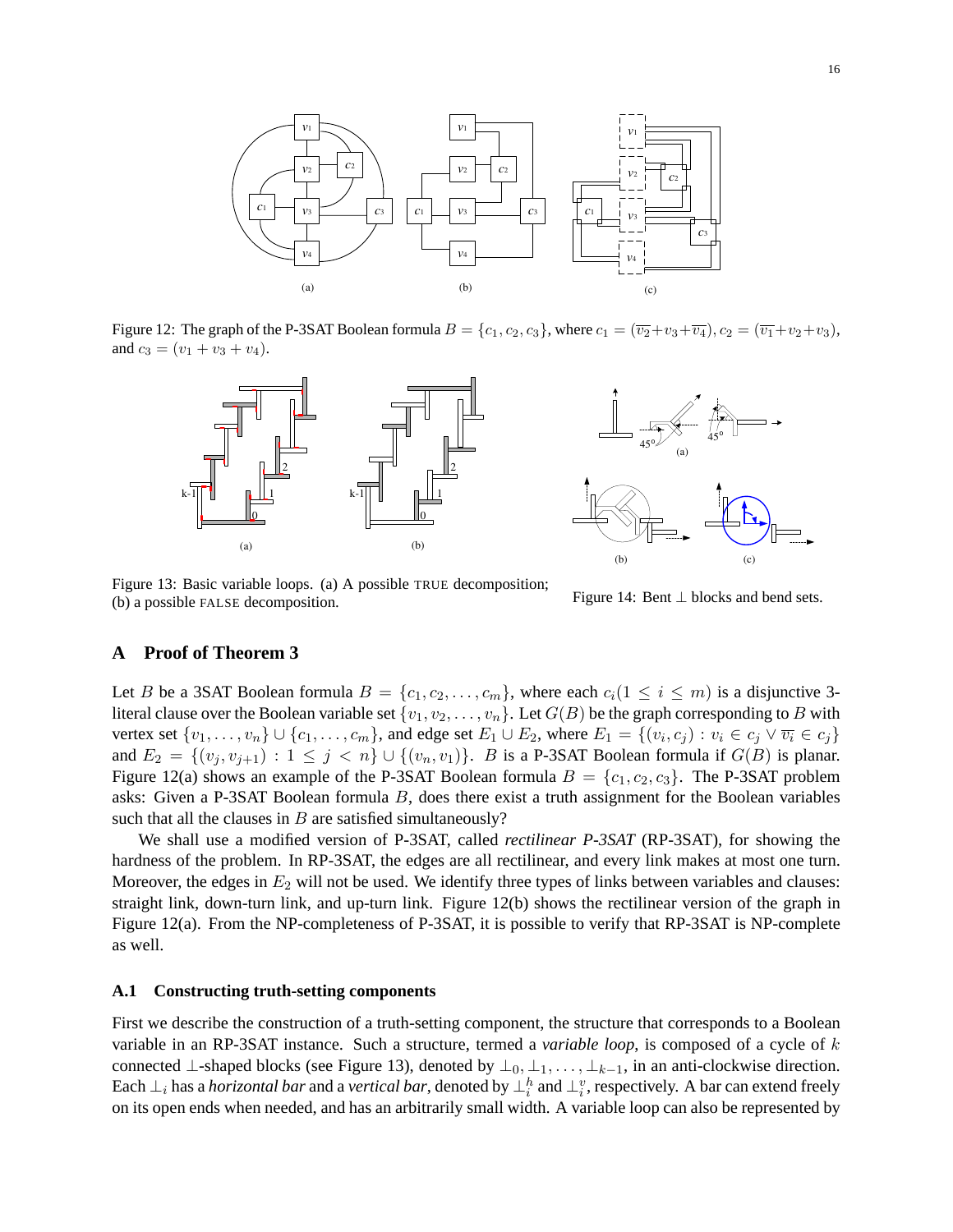a cycle of bars,  $\perp_0^h$ ,  $\perp_0^v$ ,  $\perp_1^h$ ,  $\perp_1^v$ , ...,  $\perp_{k-1}^h$ ,  $\perp_{k-1}^v$ . The open direction of the vertical bar of  $\perp_i$  determines  $\perp_i$ 's *direction*, denoted by  $D(\perp_i)$ . By default, a  $\perp$  block's direction is  $\frac{\pi}{2}$ . Assuming one is facing the direction of  $\perp_i$ , then the block  $\perp_{i+1}$  (hereinafter  $i+1$  is always taken modulo k if not stated otherwise) can either be on the right or left side of  $\perp_i$ . In the construction of a variable loop, two  $\perp$  block placement rules must be followed: (1)  $\perp_{i+1}^h$  is connected to  $\perp_i^v$ ; (2)  $\perp_{i+1}$  is at the right side of  $\perp_i$  when  $D(\perp_{i+1}) = D(\perp)$ , or at the left side of  $\perp_i$  when  $D(\perp_{i+1}) = D(\perp_i) + \pi/2$  (that is,  $\perp_{i+1}$  has a reverse direction of  $\perp_i$ ). Figure 13 shows a *basic variable loop*, in which a  $\perp$  block has a direction of either  $\frac{\pi}{2}$  or  $\frac{3\pi}{2}$ .

In a basic variable loop, every block  $\perp_i$  has two *critical segments*,  $s_i^0$  and  $s_i^1$ , which are two arbitrarily short line segments on its boundary (see the thick lines in Figure 13).  $s_i^0$  is on the boundary of  $\perp_i^h$ , and is adjacent to  $\perp_i^v$  on the right (resp. left) if  $\perp_{i+1}$  is on the right (resp. left) of  $\perp_i$ ;  $s_i^1$  is on the boundary of  $\perp_i^v$ , and is on the top (resp. beneath)  $\perp_{i+1}^h$  if  $\perp_{i+1}$  has the same (resp. different) direction as  $\perp_i$ .

**Definition 3. TRUE and FALSE GRR Decomposition***. A GRR decomposition of a basic variable loop is* said to be TRUE if every pair of  $s_i^0$  and  $s_i^1$  belongs to the same GRR, and is said to be FALSE if every pair of  $s_i^1$  and  $s_{i+1}^0$  belongs to the same GRR.

Figures 13(a) and (b) provide two examples of TRUE and FALSE decompositions of a basic variable loop, shown in alternating grey/while colors. Note that a TRUE or FALSE decomposition is not unique.

**Lemma 1.** *A basic variable loop of* k ⊥ *blocks can be minimally decomposed into* k *GRRs, and such a decomposition must be either* TRUE *or* FALSE*.*

*Proof.* Let the critical segments on the variable loop be  $s_0^0, s_0^1, \ldots, s_{k-1}^0, s_{k-1}^1$ . It is easy to see that any GRR can include at most two critical segments, otherwise the GRR will contain conflicting edges which violates the property of a GRR. Since there are 2k critical segments, the variable loop will contain at least  $k$  GRRs. It is also possible to verify that any two critical segments included in a GRR must be consecutive; therefore a minimum GRR decomposition must be either TRUE or FALSE.  $\Box$ 

The bars of a  $\perp$  block may be bent and slightly deformed, forming the shape shown in Figure 14(a). Such operation results in the change of a  $\perp$  block's direction, as indicated by the arrows near the  $\perp$  blocks. Two bent  $\perp$  blocks put together can change the direction of succeeding  $\perp$  blocks to 0 or  $\pi$ . Such two  $\perp$ blocks are called a *bend set*. Figure 14(b) shows an example of a bend set enclosed in a circle, which is simplified to a dial-plate-like symbol in Figure 14(c).

A basic variable loop can be extended to a *full variable loop* by drawing "arms" out of its right or left side. Arms simulate the links between the Boolean variables and the clauses in  $G(B)$ . An arm may or may not contain bends, and conforms to the two  $\perp$  block placement rules as well. Figure 15 provides an example of a full variable loop with a single arm containing two bend sets at its right side. An arm must contain an even number of bend sets in order to restore the direction of ⊥ blocks to π  $\frac{\pi}{2}$  or  $\frac{3\pi}{2}$  when it returns to the basic variable loop.



Figure 15: A full variable loop with two bend sets.

The definition of critical segments and TRUE/FALSE GRR decomposition can be easily extended to full variable loops.

**Lemma 2.** *A full variable loop of*  $k \perp$  *blocks, either containing bend sets or not, can be minimally decomposed into* k *GRRs, and such a decomposition must be either* TRUE *or* FALSE*.*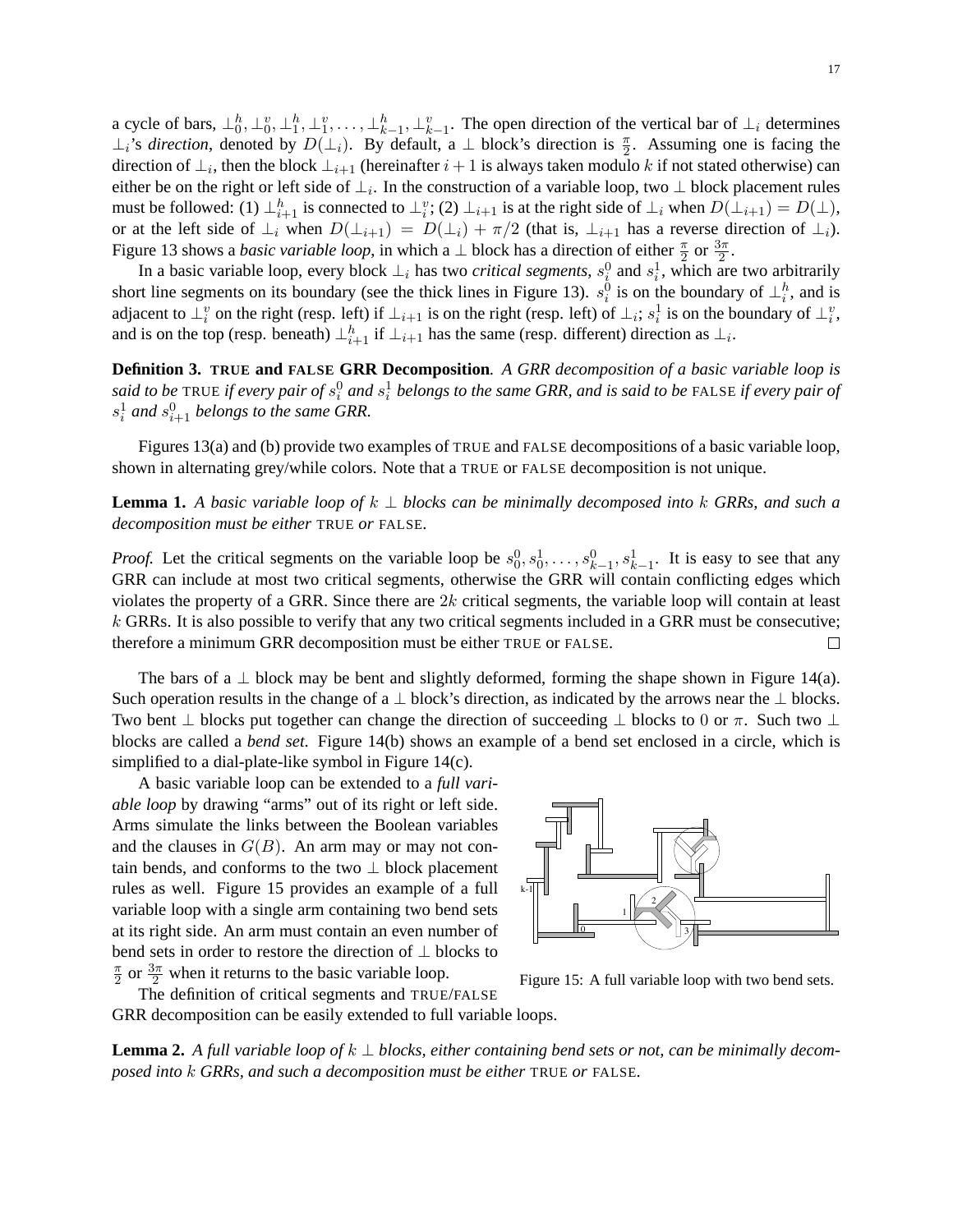

Figure 16: A variable loop connected to a clause junction via a straight link and appearing in the clause as positive.

#### **A.2 Clause junctions and links to truth-setting components**

We are now ready to describe the construction of clause junctions that correspond to disjunctive clauses in an RP-3SAT instance, and how they are connected to variable loops. A clause junction is simply a square area (see Figure 17). Out of its four corners, three are selected to be the *ports*, where the clause junction is connected to its associated variable loops through arms. Recall that in the RP-3SAT problem, a variable connects to a clause via a straight, down-turn, or up-turn link. When the clause junction is at the right side of the variable loop<sup>3</sup>, an arm connects the clause junction to a variable loop via one of three ports, namely the *top-left port*, the *top-right port*, and the *bottom-right port*, depending on the type of the link: (1) if the link is straight, then the arm joins the clause junction via the top-left port; (2) if the link is down-turn, then the arm joins the clause junction via the top-right port; (3) if the link is up-turn, then the arm joins the clause junction via the bottom-right port.

The structure of an arm differs also depending on whether the variable v appears in a clause c as positive or negative. Thus there are six cases for the construction of an arm; see Figure 17 for an illustration. The key consideration in constructing an arm is that the arm should be able to integrate the clause square  $c$  into the variable loop's area "for free" (i.e., without increasing the number of GRRs in the combined area) if and only if a TRUE/FALSE decomposition, where the value taken satisfies  $c$ , is applied to the variable loop.

**Lemma 3.** *Following the scheme in Figure 17, the clause junction* c *can be integrated into the variable loop* v*'s area without increasing the minimum number of GRRs if and only if a* TRUE*/* FALSE *decomposition, where the value taken satisfies* c*, is applied to the variable loop.*

*Proof.* First consider the case shown in Figure 17(a) where the variable loop connects to the clause junction via a straight link and the variable appears in the clause as positive. Figure 16 provides a closer look of this scenario. In the figure, we identify two additional critical segments,  $a$  and  $b$ . When a TRUE decomposition is applied to the variable loop, as shown by the alternating while/grey colors, the clause square can be incorporated into the  $\perp$  block that contains the critical segments 5 and 6, without introducing conflicting edges. That is, the combined (shaded grey) area of the  $\perp$  block and the clause square can make a single GRR. Therefore, under the TRUE decomposition, the addition of the clause square does not increase the minimum number of GRRs of the variable loop. Now consider a FALSE decomposition of the variable loop instead. If the minimum number of GRRs of the variable loop were not to be increased with the addition of the clause square, then the critical segments  $a$  and  $b$  must share the same component that includes the critical segments 4 and 5. However, these four segments cannot co-exist in a single GRR because a conflicts with b. This means that under the FALSE decomposition, the clause square cannot be incorporated by the variable loop for free.

<sup>&</sup>lt;sup>3</sup>Due to the symmetry of the right and left sides of a variable loop, we only need to consider the right side.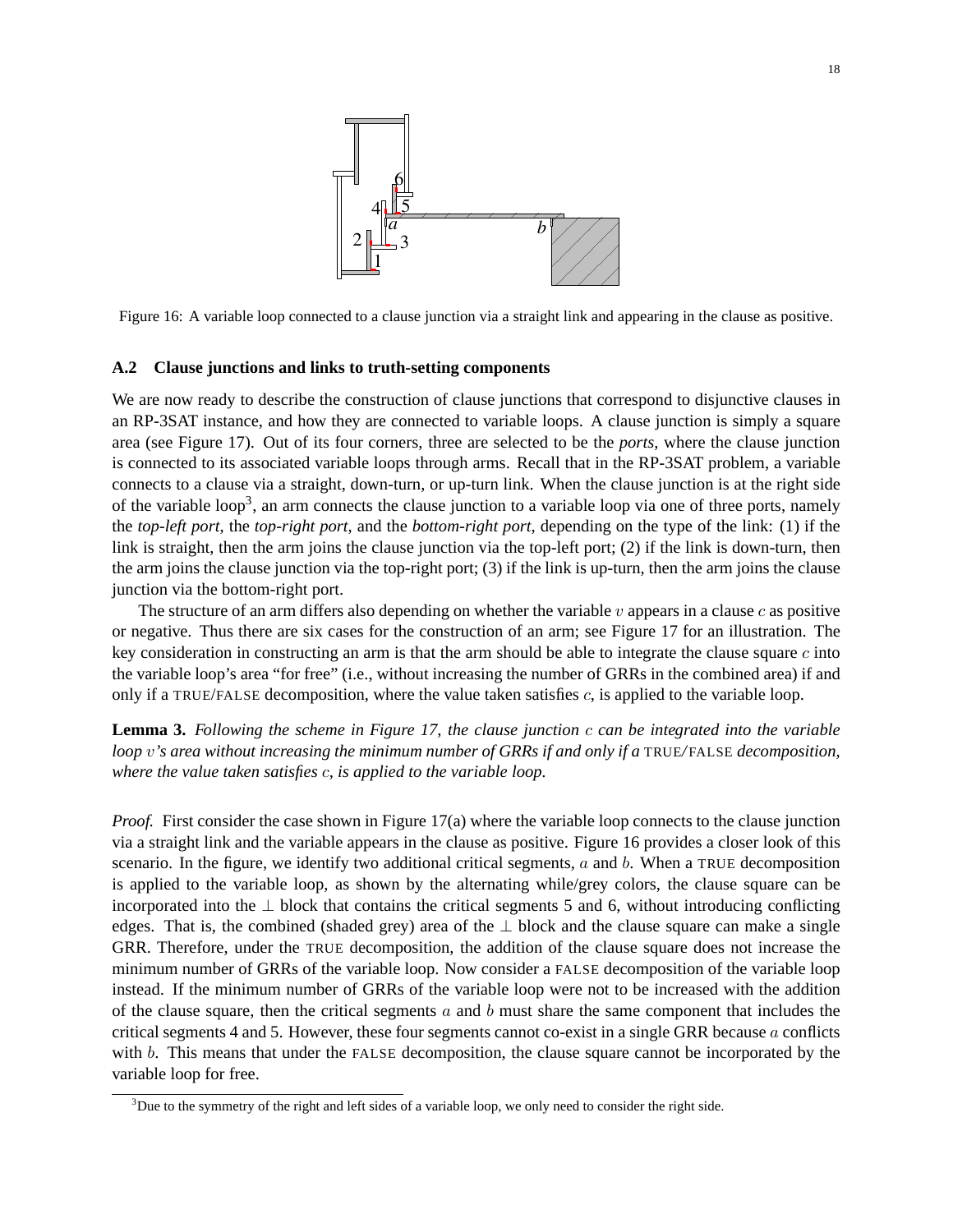

Figure 17: The six cases of a variable loop v connected to a clause junction c. (a) v connects to c via a straight link and appears in c as positive; (b) v connects to c via a straight link and appears in c as negative; (c) v connects to c via a down-turn link and appears in c as positive; (d) v connects to c via a down-turn link and appears in c as negative; (e) v connects to c via an up-turn link and appears in c as positive; (f) v connects to c via an up-turn link and appears in c as negative.

The same argument can be applied to the other five cases in Figures 17(b)-(f). The details are omitted. There results prove the lemma.  $\Box$ 

#### **A.3 Constructing a polygonal region for an RP-3SAT instance**

Given an RP-3SAT instance  $B$  of  $n$  Boolean variables and  $m$  clauses, the constructed polygonal region consists of n variable loops, each corresponding to a Boolean variable, and  $m$  clause squares, each corresponding to a clause. The positions of these components reflect the relative positions of the variables and clauses in  $G(B)$ . Arms of a variable loop are brought from a variable loop to the clauses that it participate as illustrated previously. Figure 12(c) schematically shows the constructed polygonal region for the RP-3SAT example shown in Figure  $12(a)$ ; the full picture of the construction is given in Figure 18.

There is no limit to the length of a bar in a  $\perp$  block, so the magnitude of the variable loop's size on the plane is unimportant. The  $\perp$  block's ability to extend freely makes it possible to construct an arm with at most a constant number of  $\perp$  blocks, and consequently, to construct a full variable loop with  $O(m)$   $\perp$ blocks. Since there are n full variable loops and m clauses, the construction of a complete polygonal region can be done within  $O(mn)$  time. We thus have the following lemma.

#### **Lemma 4.** *The construction of a polygonal region for an RP-3SAT instance requires only polynomial time.*

Given an RP-3SAT instance, we construct a polygonal region using the introduced approach in polynomial time. Suppose the total number of  $\perp$  blocks used is K, then according to the minimum decomposition property of variable loops, the overall polygonal region can be decomposed into  $K$  GRRs if and only if all the  $m$  clause junctions can be integrated into the variable loops for free, which, according to Lemma 3, means that all the clauses in the RP-3SAT instance are satisfied. This proves the NP-hardness of the problem.